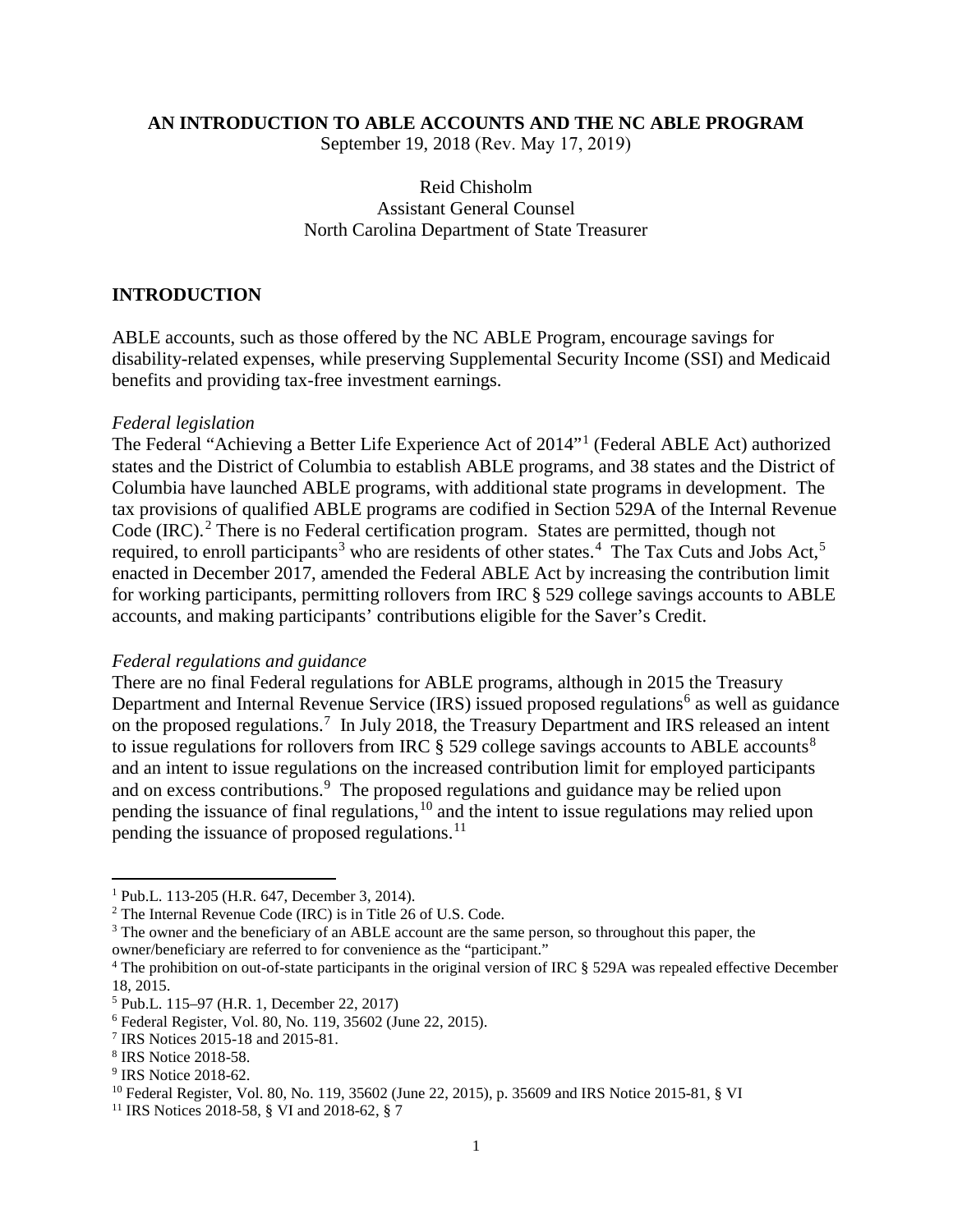#### *North Carolina legislation*

In August 2015, the North Carolina General Assembly passed legislation establishing the NC ABLE Program (NC ABLE Act),  $12$  and in January 2017, the NC ABLE Program began offering ABLE accounts. NC ABLE Program accounts are open to residents of any state. In 2017, the NC ABLE Act was amended to allow parents, without the need of a guardianship of the estate or a general guardianship, to (1) open or manage an adult child's ABLE account; or (2) continue managing a child's account when the child reaches the age of  $18<sup>13</sup>$  $18<sup>13</sup>$  $18<sup>13</sup>$  Prior to the amendment, parents needed a guardianship of the estate or a general guardianship in both situations.

## *NC ABLE Program*

The NC ABLE Program is governed by the North Carolina ABLE Program Board of Trustees  $(Board)<sup>14</sup>$  $(Board)<sup>14</sup>$  $(Board)<sup>14</sup>$  and is administered by the North Carolina Department of State Treasurer (Department). The NC ABLE Program is a member of the National ABLE Alliance (Alliance), a group of 14 states and the District of Columbia that have come together for the purpose of contracting for investment, recordkeeping, and other administrative services. Ascensus College Savings serves as the third-party administrator for the Alliance, providing recordkeeping for the member programs and, through subcontractors, investment options and custody of assets. Ascensus provides customer service for Alliance members and processes enrollments, contributions, investment decisions, and withdrawals.

*Summary data for the NC ABLE Program and the National ABLE Alliance*

Account data for the NC ABLE Program and the Alliance are shown in the following table.

|                 | $Accounts*$ | Assets       | Average<br>Account<br><b>Balance</b> |
|-----------------|-------------|--------------|--------------------------------------|
| NC ABLE Program | 434         | \$2,103,967  | \$4,848                              |
| Alliance        | 4,868       | \$25,668,521 | \$5,273                              |

**NC ABLE Program and National ABLE Alliance as of August 31, 2018**

\* Includes only funded accounts (balances > \$0).

ABLE programs are intended to provide for participants' short-term, as well as long-term, expenses; therefore, withdrawals from ABLE accounts, in addition to account balances, are an important measure of the value of ABLE accounts. As of September 2018, participants in the NC ABLE Program had withdrawn a total of \$543,630. While this number does not distinguish withdrawals qualified disability expenses from other withdrawals (specifically, non-qualified expenses and account closures), assuming a significant percentage of withdrawals are for qualified disability expenses, ABLE accounts are providing substantial support for short-term expenses.

 $\overline{\phantom{a}}$ 

<span id="page-1-0"></span><sup>12</sup> North Carolina Session Law 2015-203 (H.B. 556), N.C.G.S. Chap. 147, Art. 6F.

<span id="page-1-1"></span><sup>13</sup> North Carolina Session Law 2017-212 (S.B. 582), Section 3.2.

<span id="page-1-2"></span><sup>14</sup> N.C.G.S. § 147-86.72.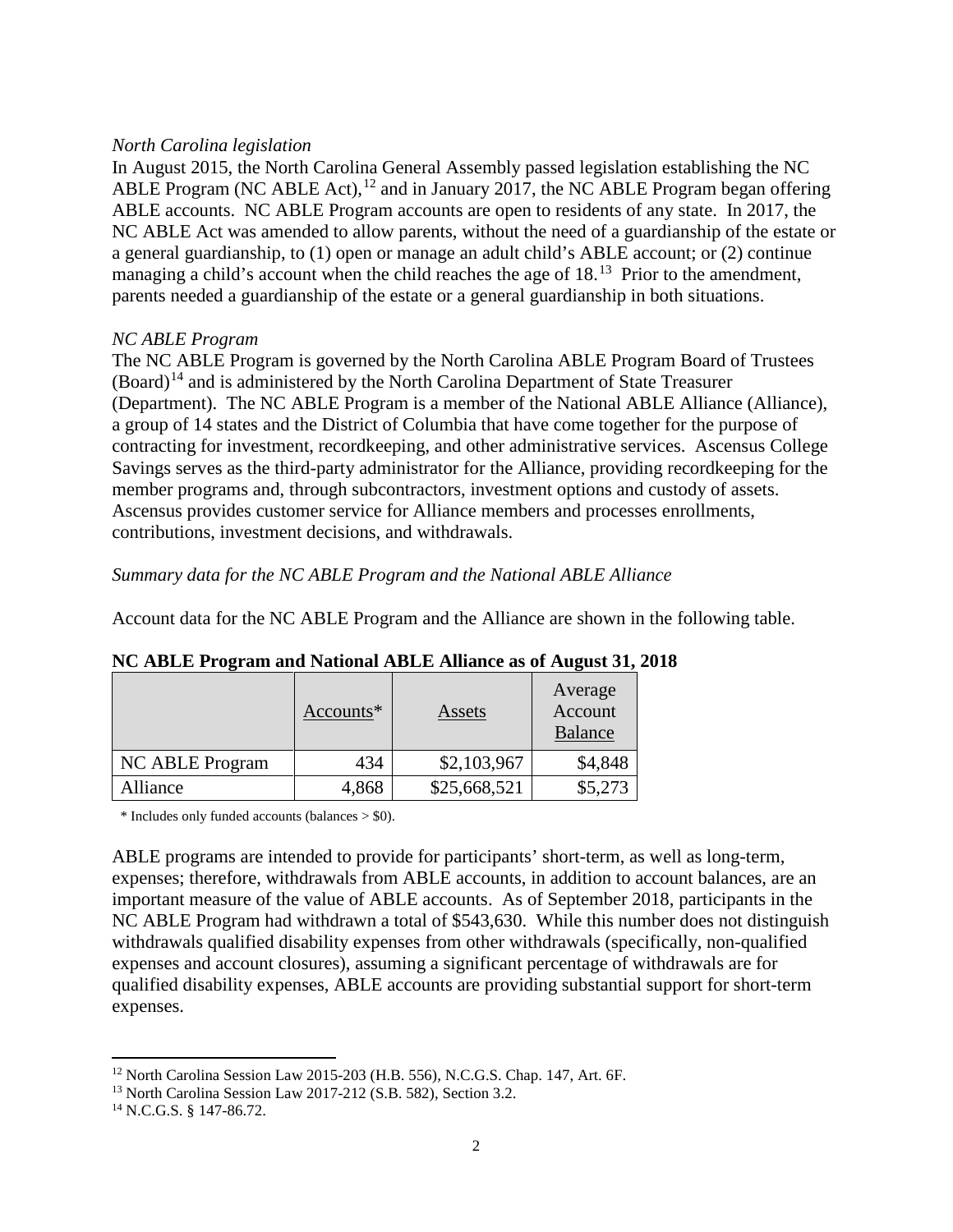The growth of the NC ABLE Program is shown in the table below.

|                               | 3/31/2017 | 6/30/2017 | 9/30/2017 | 12/31/2017 | 3/31/2018   | 6/30/2018   |
|-------------------------------|-----------|-----------|-----------|------------|-------------|-------------|
| $Accounts*$                   | 87        | 129       | 180       | 238        | 319         | 383         |
| Assets                        | \$76,010  | \$322,484 | \$556,410 | \$855,241  | \$1,351,826 | \$1,767,228 |
| Average<br>Account<br>Balance | \$874     | \$2,500   | \$3,091   | \$3,593    | \$4,238     | \$4,614     |

# **Growth of the NC ABLE Program**

Note: The NC ABLE Program was launched in January 2017.

\* Includes only funded accounts (balances > \$0).

Based on a report prepared for the NC ABLE Program in October 2016, the number of people in North Carolina who are eligible for an ABLE account is estimated at approximately 141,000.<sup>[15](#page-2-0)</sup>

# **BENEFITS**

An ABLE account allows disabled individuals to save for disability-related expenses, while preserving means-tested benefits, including Supplemental Security Income (SSI) and Medicaid, and providing tax-free investment earnings.

## *Qualified disability expenses*

Qualified disability expenses (QDEs) is a broad term that supports the "legislative purpose of assisting eligible individuals in maintaining or improving their health, independence, or quality of life."[16](#page-2-1) The Code defines QDEs as *any* expenses that are both (1) related to the participant's disability or blindness; and (2) for the benefit of the participant. Section 529A lists the following examples of QDEs: "education, housing, transportation, employment training and support, assistive technology and personal support services, health, prevention and wellness, financial management and administrative services, legal fees, expenses for oversight and monitoring, [and] funeral and burial expenses."<sup>17</sup> Furthermore, the preamble to the proposed regulations states that QDEs:

"should be broadly construed to permit the inclusion of basic living expenses and should not be limited to expenses for items for which there is a medical necessity or which provide no benefits to others in addition to the benefit to the eligible individual. For example, expenses for common items such as smart phones could be considered qualified disability expenses if they are an effective and safe communication or navigation aid for a child with autism."[18](#page-2-3)

*QDE compliance*

<span id="page-2-0"></span><sup>15</sup> *ABLE Quantitative Analysis*, AKF Consulting Group, October 5, 2016.

<span id="page-2-1"></span><sup>16</sup> Federal Register, Vol. 80, No. 119 (June 22, 2015), p. 35608.

<span id="page-2-2"></span> $17$  IRC § 529A(e)(5).

<span id="page-2-3"></span><sup>18</sup> Federal Register, Vol. 80, No. 119 (June 22, 2015), p. 35608.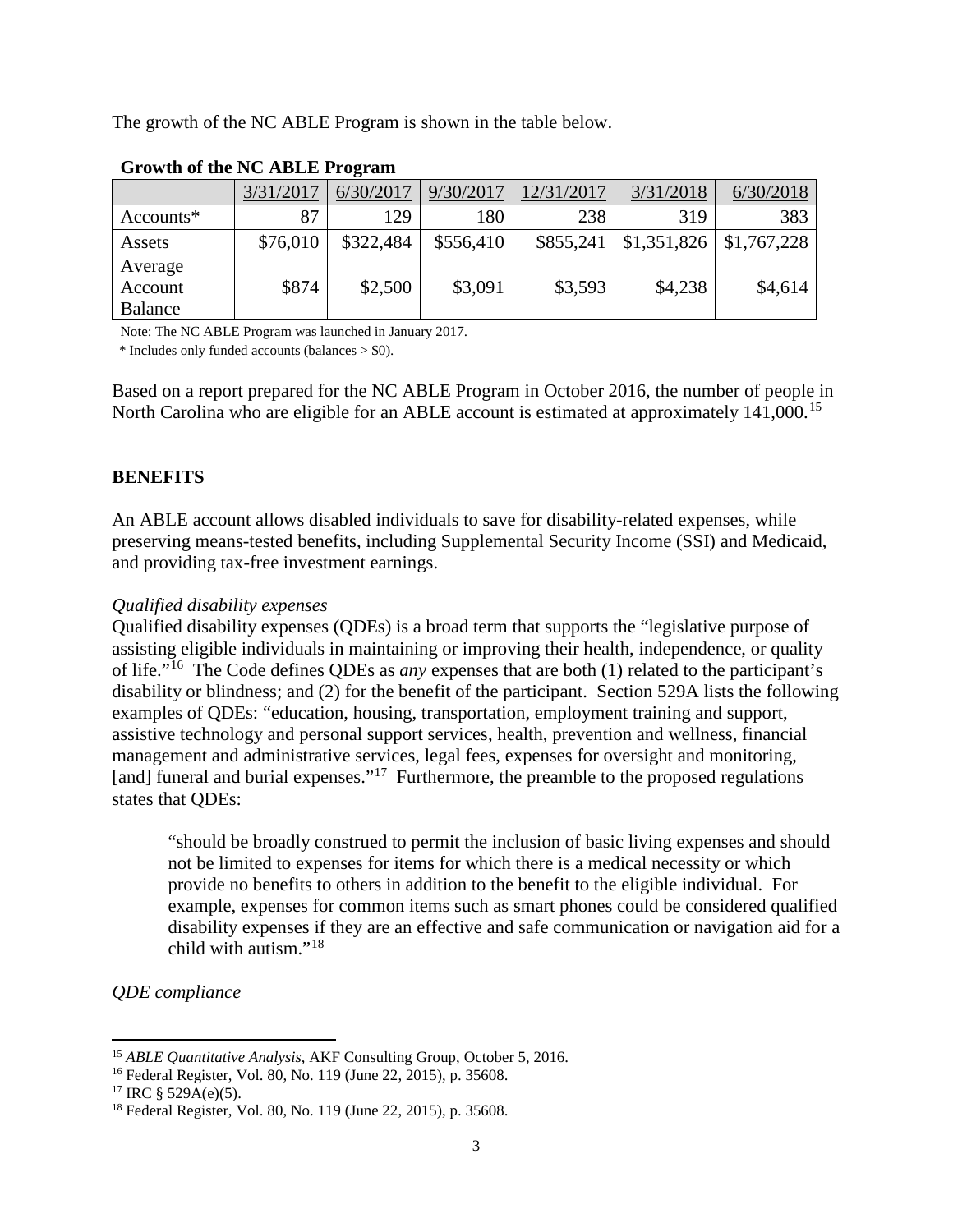The compliance burden regarding QDEs is on participants, and by extension on any guardians and parents who care for participants. Participants are required "to categorize distributions in order to properly determine the [participant's] federal income tax obligations."<sup>19</sup> Therefore, participants, guardians, and parents should maintain sufficient documentation to support the aggregate amount of QDEs claimed for a taxable year.

A qualified ABLE program is not required to establish procedures to determine which distributions are for QDEs and which are for non-QDE purposes; instead, a program is required to "report only aggregate distributions and distinguish such distributions as basis, earnings, or returned contributions."[20](#page-3-1) Following each taxable year, the recordkeeper for an ABLE program sends IRS Form 1099-QA (Distributions from ABLE Accounts) to the IRS and to the participant (or other person (*e.g.*, for return of excess contributions)). Form 1099-QA includes the total distributions, basis, and earnings.

# *Medicaid and SSI benefits*

The Federal ABLE Act generally excludes an ABLE account's contributions, distributions for QDEs, earnings, and account balance "for the purpose of determining eligibility to receive, or the amount of, any assistance or benefit authorized by" any "Federal law that requires consideration of [one] or more financial circumstances of an individual."[21](#page-3-2) Therefore, the account balance, earnings on the account balance, contributions, and distributions for QDEs do not count toward the Income Limit or Resource Limit used to determine eligibility for Medicaid and SSI (except as described below). The Social Security Administration also does not consider distributions for *non-QDEs* as income, [22](#page-3-3) although they may count toward the Resource Limit (see below).

The effect of this benefit can be significant. The Resource Limit for Medicaid and SSI is \$2,000 for an individual and \$3,000 for a couple;<sup>[23](#page-3-4)</sup> therefore, an ABLE account allows much greater asset accumulation for paying disability-related expenses. For example, the average balance of a funded account in the NC ABLE Program as of August 31, 2018 was approximately \$4,848, well over twice the Resource Limit for an individual.<sup>[24](#page-3-5)</sup>

There are two exceptions to the ABLE account exclusion regarding SSI:

- 1. Distributions from an ABLE account for housing expenses, as defined in Title 16 of the Social Security Act, are includible in the participant's resources;<sup>[25](#page-3-6)</sup> and
- 2. The balance of a participant's account in excess of  $$100,000$  is an includible resource.<sup>[26](#page-3-7)</sup>

<span id="page-3-0"></span><sup>&</sup>lt;sup>19</sup> IRS Notice 2015-81, p. 4-5.<br><sup>20</sup> IRS Notice 2015-81, p. 4.

<span id="page-3-2"></span><span id="page-3-1"></span><sup>&</sup>lt;sup>21</sup> Pub.L. 113-205 (H.R. 647), Sec. 103(a).

<span id="page-3-3"></span><sup>22</sup> Program Operations Manual System (POMS), SI 01130.740 Achieving a Better Life Experience (ABLE) Accounts, §C.4.

<span id="page-3-4"></span><sup>23</sup> 20 C.F.R. § 416.1205.

<span id="page-3-5"></span><sup>&</sup>lt;sup>24</sup> Report by Ascensus at the Board's August 15, 2018 meeting, p. 3. The report is available at [www.nctreasurer.com/able/Documents/Administrative%20Update%20Q2%20Report%20Tab%205%20.pdf.](http://www.nctreasurer.com/able/Documents/Administrative%20Update%20Q2%20Report%20Tab%205%20.pdf)

<span id="page-3-6"></span><sup>&</sup>lt;sup>25</sup> Pub.L. 113-205 (H.R. 647), Sec.  $103(a)(1)$ .

<span id="page-3-7"></span><sup>26</sup> Pub.L. 113-205 (H.R. 647), Sec. 103(a)(2).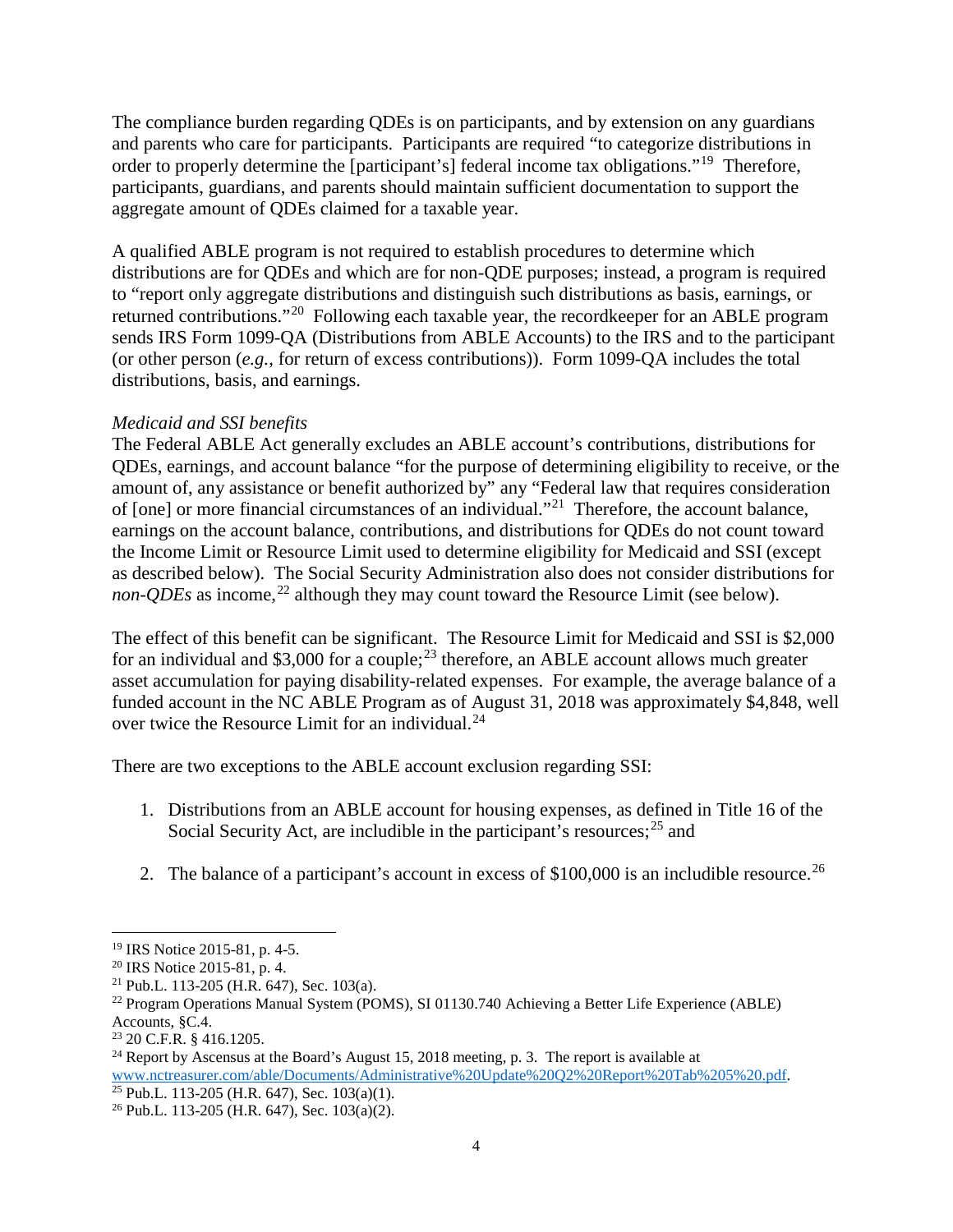The Social Security Administration includes the following expenses in the definition of "housing expenses" for purposes of ABLE distributions:

- "Mortgage (including property insurance required by the mortgage holder);
- Real property taxes;
- Rent:
- Heating fuel;
- Gas;
- Electricity;
- Water:
- Sewer; and
- Garbage removal."<sup>[27](#page-4-0)</sup>

Resource determinations for SSI are made as of the first of the month;<sup>[28](#page-4-1)</sup> therefore, if a distribution is used for a housing expense during the month in which the participant receives the distribution, then the amount of the distribution is not counted toward the Resource Limit. However, if an ABLE account distribution is retained until the following month (or later), then the amount becomes an includible resource for purposes of SSI eligibility.<sup>29</sup>

If a participant exceeds the Resource Limit due to the inclusion of ABLE account assets in excess of \$100,000, then the participant's SSI eligibility is suspended until the participant's assets (non-ABLE account assets plus ABLE account assets in excess of \$100,000) are once again below the Resource Limit.<sup>[30](#page-4-3)</sup> Typically, SSI payments are terminated after 12 consecutive months of suspension;<sup>[31](#page-4-4)</sup> in contrast, SSI eligibility remains in suspended status during the period that the participant's ABLE account balance causes the participant to be ineligible for SSI – even if such period extends 12 months or longer.

However, the participant remains eligible for Medicaid notwithstanding the suspension of SSI due to the inclusion of distributions for housing expenses or ABLE account assets in excess of  $$100,000.<sup>32</sup>$  $$100,000.<sup>32</sup>$  $$100,000.<sup>32</sup>$ 

Distributions used for expenses other than QDEs also may be counted toward a participant's Resource Limit. As mentioned above, resource determinations are made as of the first of the month; therefore, as in the case of housing expenses, if a distribution is received *and* used for a non-QDE within the same month, then the amount of the distribution is not counted toward the Resource Limit. However, if a distribution is retained until the following month (or later), then the amount becomes an includible resource for purposes of SSI eligibility. In addition, even if a

<span id="page-4-0"></span> $\overline{\phantom{a}}$ <sup>27</sup> Program Operations Manual System (POMS), SI 01130.740 Achieving a Better Life Experience (ABLE) Accounts, § B.9.

<span id="page-4-1"></span><sup>28</sup> 20 C.F.R. § 416.1207(a)

<span id="page-4-2"></span><sup>&</sup>lt;sup>29</sup> Program Operations Manual System (POMS), SI 01130.740 Achieving a Better Life Experience (ABLE) Accounts, §§ C.5 and D.2.

<span id="page-4-3"></span><sup>30</sup> Pub.L. 113-205 (H.R. 647), Sec. 103(b)(1) and 20 C.F.R. § 416.1324. *See also* POMS SI 01130.740 Achieving a Better Life Experience (ABLE) Accounts, § D.1.a.

<span id="page-4-4"></span><sup>31</sup> 20 C.F.R. § 416.1335

<span id="page-4-5"></span><sup>32</sup> Pub.L. 113-205 (H.R. 647), Sec. 103(b)(2).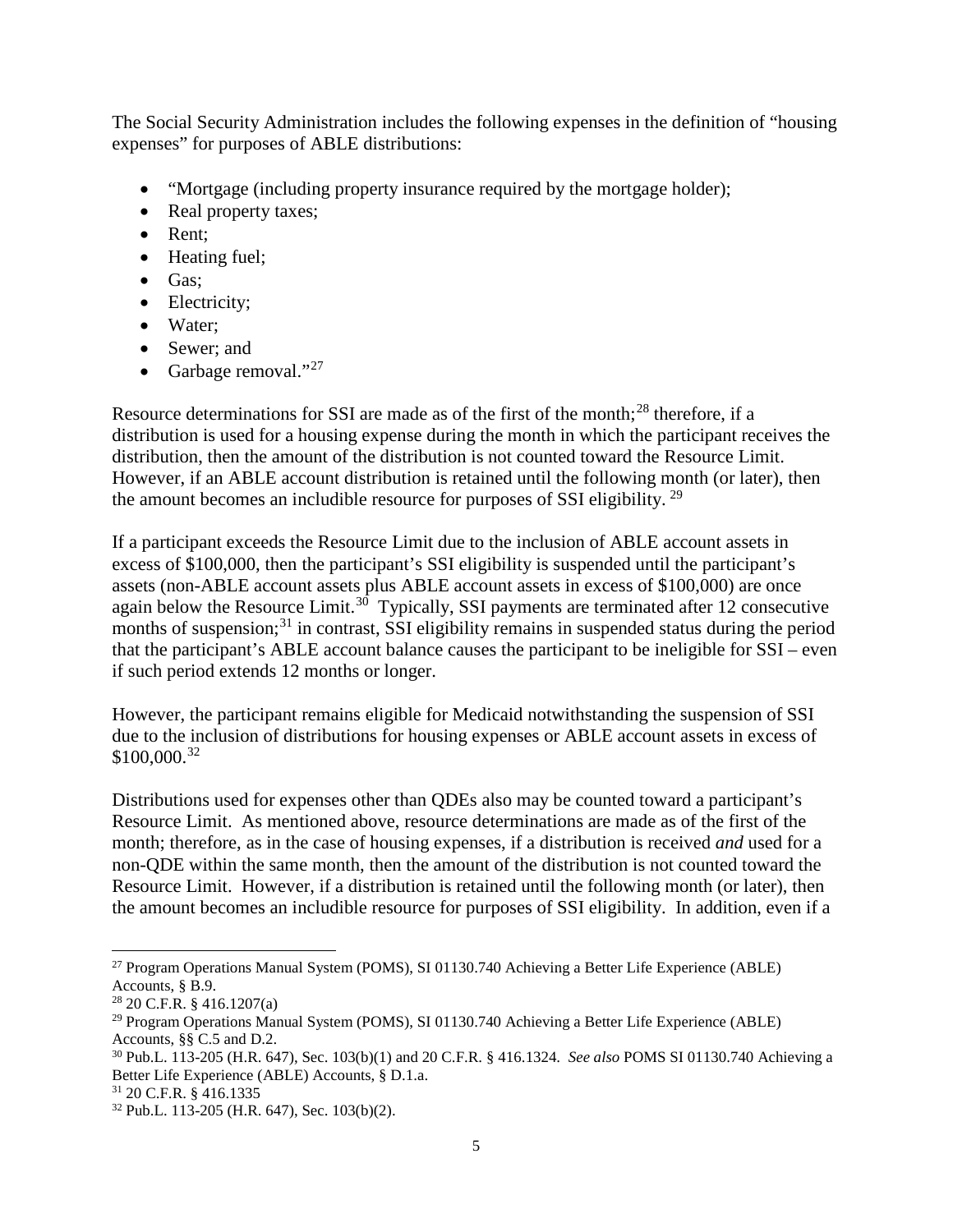distribution is used for a non-QDE during the same month it is received, the assets or other items purchased using the non-QDE distribution are subject to the normal resource counting rules (and therefore may count toward the Resource Limit in the following month).<sup>[33](#page-5-0)</sup>

In a similar manner, under the NC ABLE Act assets in and distributions from an NC ABLE Program account are not considered resources or income, respectively, for purposes of determining eligibility for state benefit programs. Specifically, the assets in an ABLE account "shall not be considered a resource for purposes of means-tested State benefits."<sup>34</sup> Likewise, "[d]istributions for qualified disability expenses shall not be considered income for any State benefits eligibility program that limits eligibility based on income."[35](#page-5-2)

# *Tax benefits*

The tax benefits of ABLE accounts are discussed below. In general, an ABLE account's contributions, distributions, and earnings are excluded from a participant's taxable income for Federal and North Carolina tax purposes. In addition, contributions by a participant prior to January 1, 2026 to his or her ABLE account are eligible for the Saver's Credit in IRC § 25B, which provides for a credit against Federal income tax for certain retirement account contributions.[36](#page-5-3) The maximum Saver's Credit from all sources, including contributions to an ABLE account, is  $$2,000$  per year.<sup>[37](#page-5-4)</sup>

# **ELIGIBILITY**

# *SSI/SSDI eligibility*

A person is eligible for an ABLE account if the person is entitled to SSI or Social Security Disability Insurance (SSDI) benefits based on blindness or disability *and* such blindness or disability occurred before the age of 26, even if the formal diagnosis was received after the age of 26.<sup>38</sup> Eligibility for an ABLE account is based on eligibility for – not actual receipt of – SSI or SSDI.

An ABLE program has discretion in determining the documentation required to establish eligibility – both initial eligibility at enrollment and continued eligibility during ongoing participation. During enrollment in a member program of the National ABLE Alliance, a participant, or the participant's parent, guardian, or agent acting under a power of attorney, is required to certify to the participant's eligibility for SSI or SSDI based on a disability that occurred before the age of 26. In addition, the enrolling party certifies that the participant has a disability verification letter from the Social Security Administration and the enrolling party will retain the letter and provide it to the ABLE program or the IRS upon request. Members of the Alliance do not verify eligibility for SSI or SSDI.

<span id="page-5-0"></span><sup>33</sup> Program Operations Manual System (POMS), SI 01130.740 Achieving a Better Life Experience (ABLE) Accounts, §§ C.5 and D.2.

<span id="page-5-1"></span><sup>34</sup> N.C.G.S. 147-86.73(d).

<span id="page-5-2"></span><sup>35</sup> *Id*.

<span id="page-5-3"></span> $36$  IRC § 25B(d)(1)(B)(ii).

<span id="page-5-4"></span> $37$  IRC § 25B(a).

<span id="page-5-5"></span> $38$  IRC § 529A(e)(1)(A).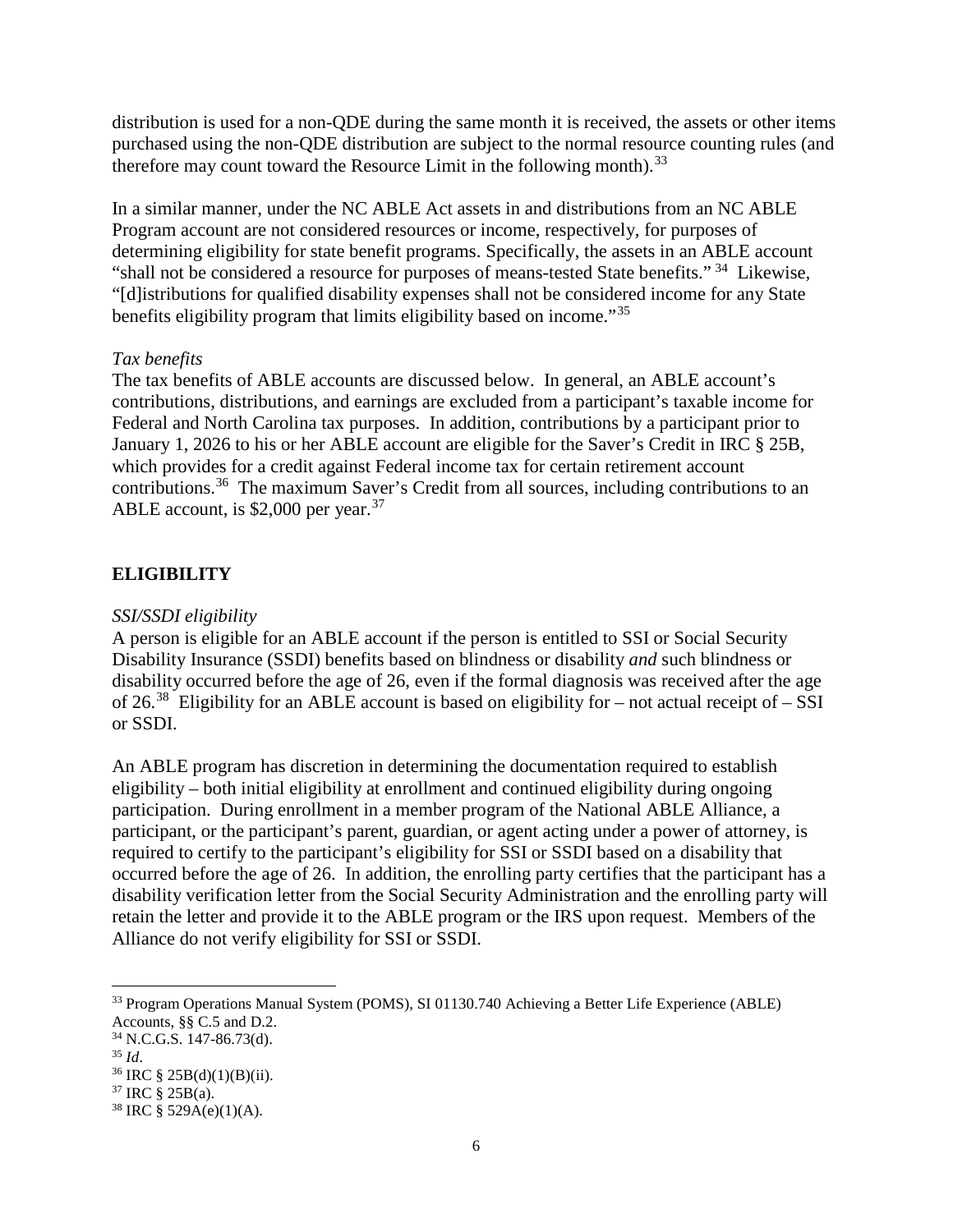## *Disability certification*

Alternatively, a participant, parent, guardian, or agent can establish eligibility for an ABLE account by providing a certification that (1) the participant is disabled or blind; (2) such disability or blindness occurred before the age of 26; and (3) the participant has a diagnosis signed by a physician.<sup>[39](#page-6-0)</sup> The disability/blindness requirement can be satisfied in three ways:

- 1. Blindness as defined in Section 1614(a) of the Social Security Act;  $40$
- 2. A "medically determinable physical or mental impairment" that includes the following:
	- a. "Marked and severe functional limitation;" and
	- b. "[C]an be expected to result in death or [] has lasted or can expect to last for a continuous period of not less than 12 months."[41](#page-6-2)
- 3. A condition included in the Social Security Administration's "List of Compassionate Allowances Conditions."[42](#page-6-3)

A "marked and severe functional limitation," in turn, is determined according to "the standard of disability in the Social Security Act for children claiming [SSI] benefits based on disability."<sup>[43](#page-6-4)</sup>

The Federal ABLE Act requires that a disability certification be "filed with the Secretary [of the Treasury]."[44](#page-6-5) However, the U.S. Department of the Treasury and the IRS have interpreted the filing requirement to be fulfilled if a participant, or the participant's parent, guardian, or agent acting under a power of attorney, certifies to the ABLE program that (1) the participant meets the disability or blindness requirement; (2) the certifying party has a signed diagnosis from a physician; and (3) the certifying party will retain the diagnosis and provide it to the ABLE program or the IRS upon request.[45](#page-6-6) Programs in the National ABLE Alliance accept this threepart certification during enrollment instead of requiring participants, parents, guardians, or agents to provide diagnoses or other documentation.

## *Raising the age limit*

As mentioned above, to be eligible for an ABLE account a person's disability or blindness must have occurred before the age of 26. However, bills have been introduced in Congress to raise this age limit to  $46^{46}$  $46^{46}$ 

## *Recertification and continued eligibility*

A participant must meet ABLE's eligibility requirements for each taxable year that a participant has an ABLE account, but such eligibility, once established during a year, applies for the entire year, even if the participant otherwise becomes ineligible during the year.<sup>47</sup> At the beginning of the next taxable year following the year in which eligibility ceases, no additional contributions

<span id="page-6-0"></span><sup>39</sup> IRC § 529A(e)(1)(B) and 529A(e)(2)(A).

<span id="page-6-1"></span><sup>40</sup> IRC § 529A(e)(2)(A)(i)(I).

<span id="page-6-2"></span><sup>41</sup> *Id*.

<span id="page-6-3"></span><sup>&</sup>lt;sup>42</sup> Federal Register, Vol. 80, No. 119, 35602 (June 22, 2015), § 1.529A–2(e)(3). The List of Compassionate

Allowances Conditions can be found at [www.socialsecurity.gov/compassionateallowances/conditions.htm.](http://www.socialsecurity.gov/compassionateallowances/conditions.htm) 43 Federal Register, Vol. 80, No. 119, 35602 (June 22, 2015), § 1.529A–2(e)(2).

<span id="page-6-5"></span><span id="page-6-4"></span><sup>&</sup>lt;sup>44</sup> IRC § 529A(e)(1)(B).

<span id="page-6-6"></span><sup>45</sup> IRS Notice 2015-81, § V.

<span id="page-6-7"></span><sup>46</sup> S.817 and H.R.1874.

<span id="page-6-8"></span><sup>47</sup> Federal Register, Vol. 80, No. 119, 35602 (June 22, 2015), § 1.529A–2(d)(1).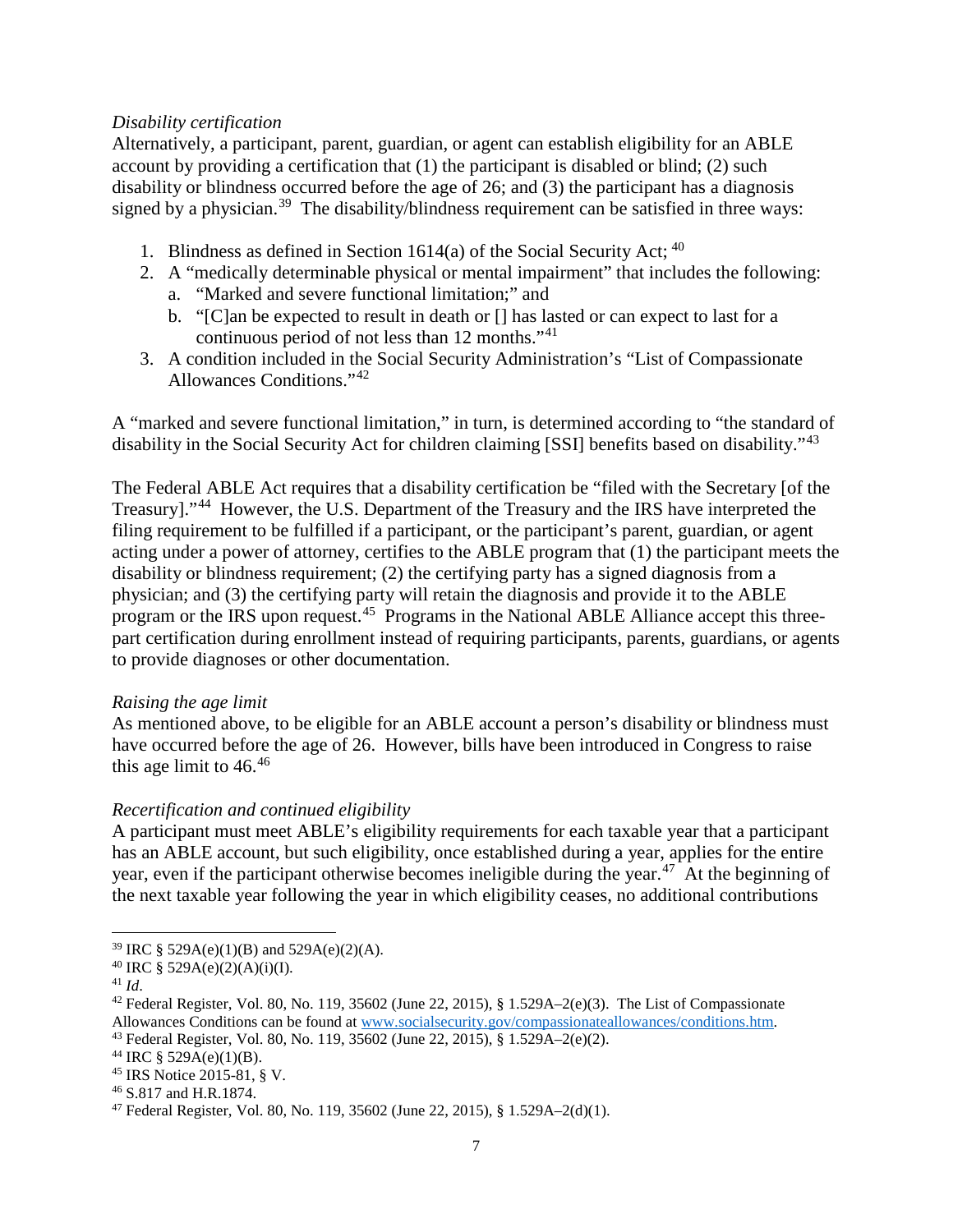may be made to the ABLE account and no distributions may qualify as QDEs until such time as the participant again becomes eligible.<sup>48</sup> Importantly, a participant's account remains an ABLE account even during the period in which a participant no longer meets the eligibility requirements; there is no deemed distribution, and the funds in the account retain their taxadvantaged status.[49](#page-7-1)

An ABLE program has discretion to determine the method and frequency of eligibility recertification for participants, and the frequency may vary "for different types of impairments."[50](#page-7-2) The National ABLE Alliance conducts annual recertification for all participants using notice and opt-out. Once a year, each participant's account statement includes a notice that the ABLE program will assume that the participant remains eligible for an ABLE account unless the participant notifies the program otherwise.

The following table shows the number of accounts and the average account balance for the seven categories on which ABLE programs report enrollment to the Federal government.

| <b>Disability Category</b>                           | Accounts* | Average<br>Account<br><b>Balance</b> |
|------------------------------------------------------|-----------|--------------------------------------|
| Developmental disorders (including autism)           | 183       | \$3,440                              |
| Intellectual disability                              | 52        | \$4,755                              |
| Congenital anomalies (including Down syndrome)       | 43        | \$3,971                              |
| Psychiatric disorders                                | 39        | \$4,356                              |
| Nervous disorders (including blindness and deafness) | 35        | \$7,564                              |
| Other                                                | 29        | \$4,645                              |
| Respiratory disorders                                | $\Omega$  | <b>NA</b>                            |

**NC ABLE Program Accounts by Disability Category as of June 30, 2018**

 $*$  Includes only funded accounts (balances  $>$  \$0).

# **PROGRAM ENROLLMENT AND ACCOUNT MANAGEMENT**

The owner and the beneficiary of an ABLE account are the same person, in contrast to an IRC § 529 educational savings account (529 Account), where, for example, the parent is the owner but the child is the beneficiary. This structure affects who can open and manage an ABLE account (versus a 529 Account). As noted above, throughout this paper the owner/beneficiary of an ABLE account is referred to for convenience as the "participant."

A participant is limited to one ABLE account,<sup>[51](#page-7-3)</sup> except in the limited, and temporary, case of rolling over an ABLE account from one program to another. As part of enrollment, a participant must certify that the participant "has no other existing ABLE account (other than an ABLE

<span id="page-7-0"></span><sup>48</sup> Federal Register, Vol. 80, No. 119, 35602 (June 22, 2015), § 1.529A–2(d)(3).

<span id="page-7-1"></span><sup>49</sup> *Id*.

<span id="page-7-2"></span><sup>50</sup> Federal Register, Vol. 80, No. 119, 35602 (June 22, 2015), § 1.529A–2(d)(2).

<span id="page-7-3"></span> $51$  IRC 59A(b)(1(B).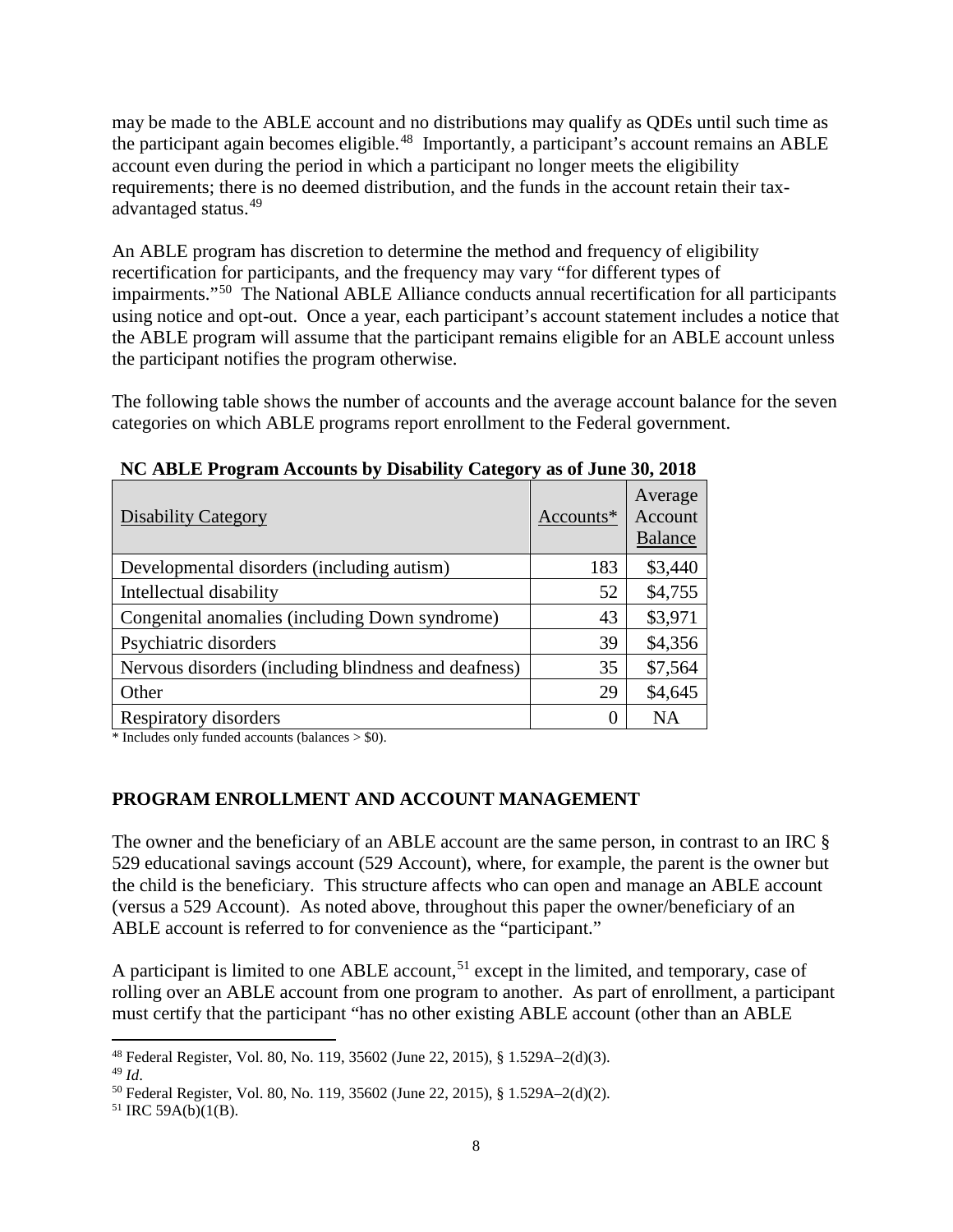account that will terminate with the rollover or program-to-program transfer into the new ABLE account)."[52](#page-8-0)

An ABLE account can be opened and managed by the participant, as account owner, unless the participant is a minor or has been adjudicated incompetent. A parent, guardian of the estate, or general guardian can open and manage an account on behalf of a minor or an incompetent adult. In addition, enrollment and account management can be discharged pursuant to a power of attorney.

In 2017, the NC ABLE Act was amended to allow parents, without the need of a guardianship of the estate or a general guardianship, to (1) to open or manage an adult child's ABLE account; or (2) continue managing a child's account when the child reaches the age of  $18<sup>53</sup>$  Prior to the amendment, parents needed a guardianship of the estate or a general guardianship in both situations.

Programs in the National ABLE Alliance, including the NC ABLE Program, offer the opportunity to appoint four different types of authorized individuals to assist participants with managing their accounts – ranging from someone who receives duplicate account statements to a full power of attorney.

For programs in the National ABLE Alliance, a guardian or agent acting under a power of attorney who is opening or managing an account for a participant must provide a copy of the person's guardianship or power of attorney documentation, respectively. In addition, Alliance programs will require a guardian or agent to certify periodically that the agent's guardianship or power of attorney is still in effect. Likewise, a parent who opens an account for an adult child must provide a copy of the participant's birth certificate. No birth certificate is required for a parent to open an account for a minor child.

In addition, a participant, or the participant's parent, guardian, or agent, must provide the eligibility certifications and recertifications described above.

A participant's parents, guardian, authorized individuals, and agents are prohibited from obtaining "any beneficial interest in the account" and "must administer the account for the benefit of the [participant]."[54](#page-8-2)

# **CONTRIBUTIONS AND ACCOUNT BALANCES**

## *Annual contribution limit*

 $\overline{\phantom{a}}$ 

The annual contribution limit for an ABLE account is tied to the gift tax exclusion and the participant's compensation for a given year. Specifically, if a participant does not receive compensation during the year, then the annual contributions to an ABLE account from all

<span id="page-8-0"></span><sup>52</sup> Federal Register, Vol. 80, No. 119, 35602 (June 22, 2015), § 1.529A–2(b)(2).

<span id="page-8-1"></span><sup>53</sup> North Carolina Session Law 2017-212 (S.B. 582), Section 3.2.

<span id="page-8-2"></span><sup>54</sup> Federal Register, Vol. 80, No. 119, 35602 (June 22, 2015), § 1.529A–2(c)(3).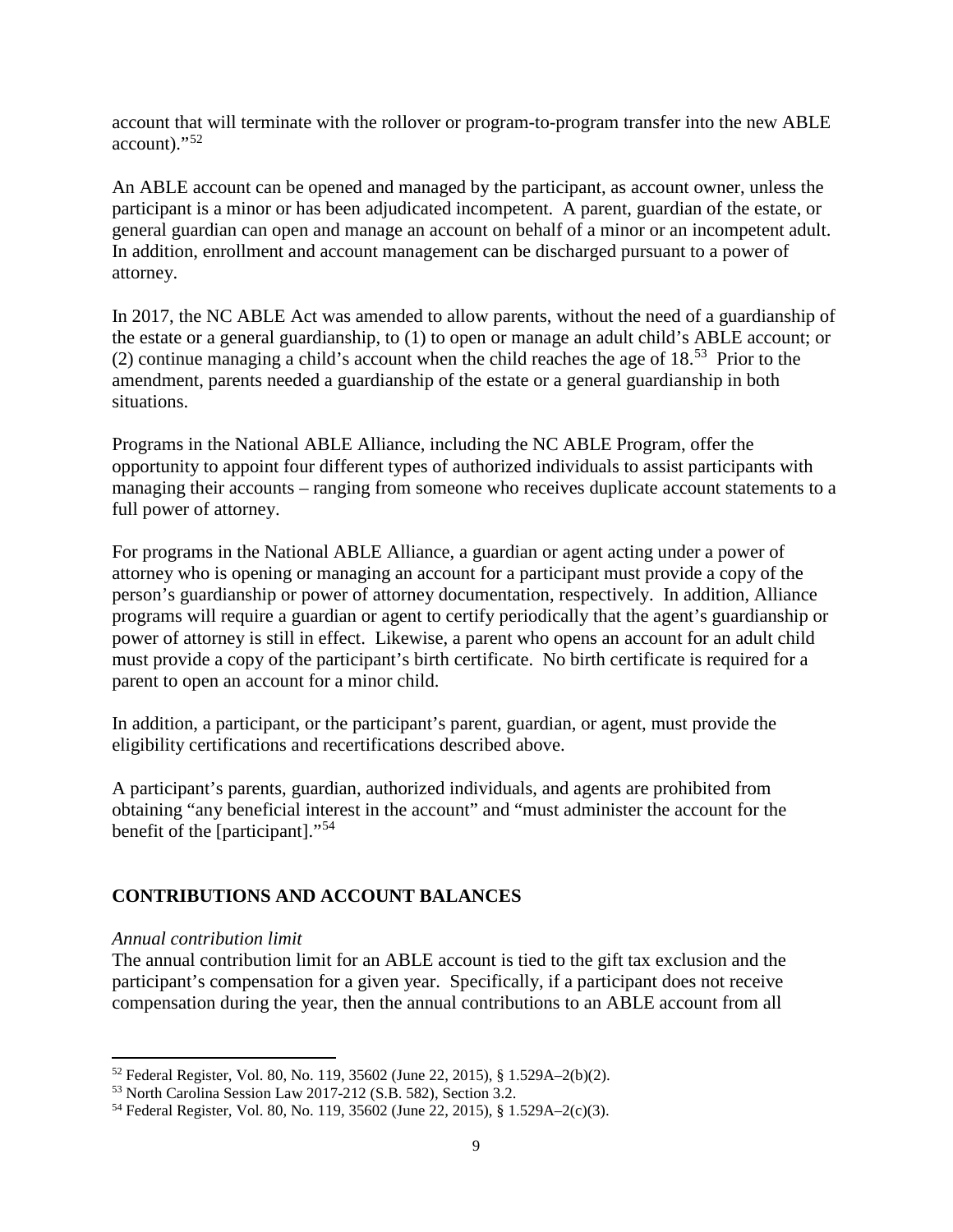sources, excluding certain rollovers as discussed below, cannot exceed the amount of the gift tax exclusion under IRC § 2503(b) (\$15,000 in 2018).<sup>[55](#page-9-0)</sup>

In addition, if a participant earns compensation during the year, then the participant may contribute to his or her ABLE account in excess of the standard annual contribution limit above, up to the lesser of (1) the participant's compensation during the year; and (2) "the poverty line for a one-person household" ( $$12,140$  in 2018).<sup>[56](#page-9-1)</sup> This additional contribution amount was added to the Federal ABLE Act in December 2017 by the Tax Cuts and Jobs Act and applies to contributions prior to January 1, 2026.<sup>57</sup> However, this additional contribution amount is not available during a taxable year in which an employee-participant contributes, or whose employer contributes on his/her behalf, to a defined contribution plan  $(e.g., a\ 401(k)$  or  $457(b)$  plan).<sup>[58](#page-9-3)</sup>

An ABLE program is responsible for monitoring compliance with the standard contribution limit; however, the participant – and therefore, any parent, guardian, or agent responsible for the participant's financial affairs – owns the compliance responsibility for any additional contributions resulting from the compensation earned by the participant. To that end, an ABLE program "may allow a [participant] to certify under penalties of perjury that … his or her contributions do not exceed the limit set forth in [IRC] § 529A(b)(2)(B)(ii) [*i.e.*, the additional contribution amount related to the participant's compensation]."[59](#page-9-4)

An ABLE program must report contributions to the IRS and the participant on IRS Form 4598- QA (ABLE Account Contribution Information) and return any excess contributions, plus applicable earnings, to the contributor(s). A program's obligation to return excess contributions also applies to the additional contribution amount related to the participant's compensation, although "it will be the sole responsibility of the [participant] (or the person acting on the [participant's] behalf) to identify and request the return of any excess contributions of such compensation income."[60](#page-9-5)

## *Lifetime contribution limit*

In addition to the annual contribution limits, the aggregate lifetime contributions to a participant's ABLE account are not permitted to exceed the analogous limit established by a state under IRC  $\S 529(b)(6)$  for 529 Accounts (the "529 Limit").<sup>[61](#page-9-6)</sup> In North Carolina, this amount is \$450,000. Included in this amount are any contributions made to any ABLE account(s) previously owned by the participant, whether in the participant's current ABLE program or in another state's program.

An ABLE program is responsible for having "adequate safeguards" in place to prevent excess aggregate contributions to a participant's account. The proposed ABLE regulations provide a safe harbor for complying with the requirement of adequate safeguards: An ABLE program satisfies the requirement "if it refuses to accept any additional contributions to an ABLE account

<span id="page-9-0"></span><sup>55</sup> IRC § 529A(b)(2)(B)(i).

<span id="page-9-1"></span><sup>56</sup> IRC § 529A(b)(2)(B)(ii).

<span id="page-9-2"></span><sup>57</sup> Pub.L. 115–97 (H.R. 1, December 22, 2017), Sec. 11024.

<span id="page-9-3"></span><sup>58</sup> IRC § 529A(b)(7)(a).

<span id="page-9-4"></span><sup>59</sup> IRS Notice 2018-62, p. 4.

<span id="page-9-5"></span><sup>60</sup> IRS Notice 2018-62, p. 5.

<span id="page-9-6"></span> $61$  IRC § 529A(b)(6).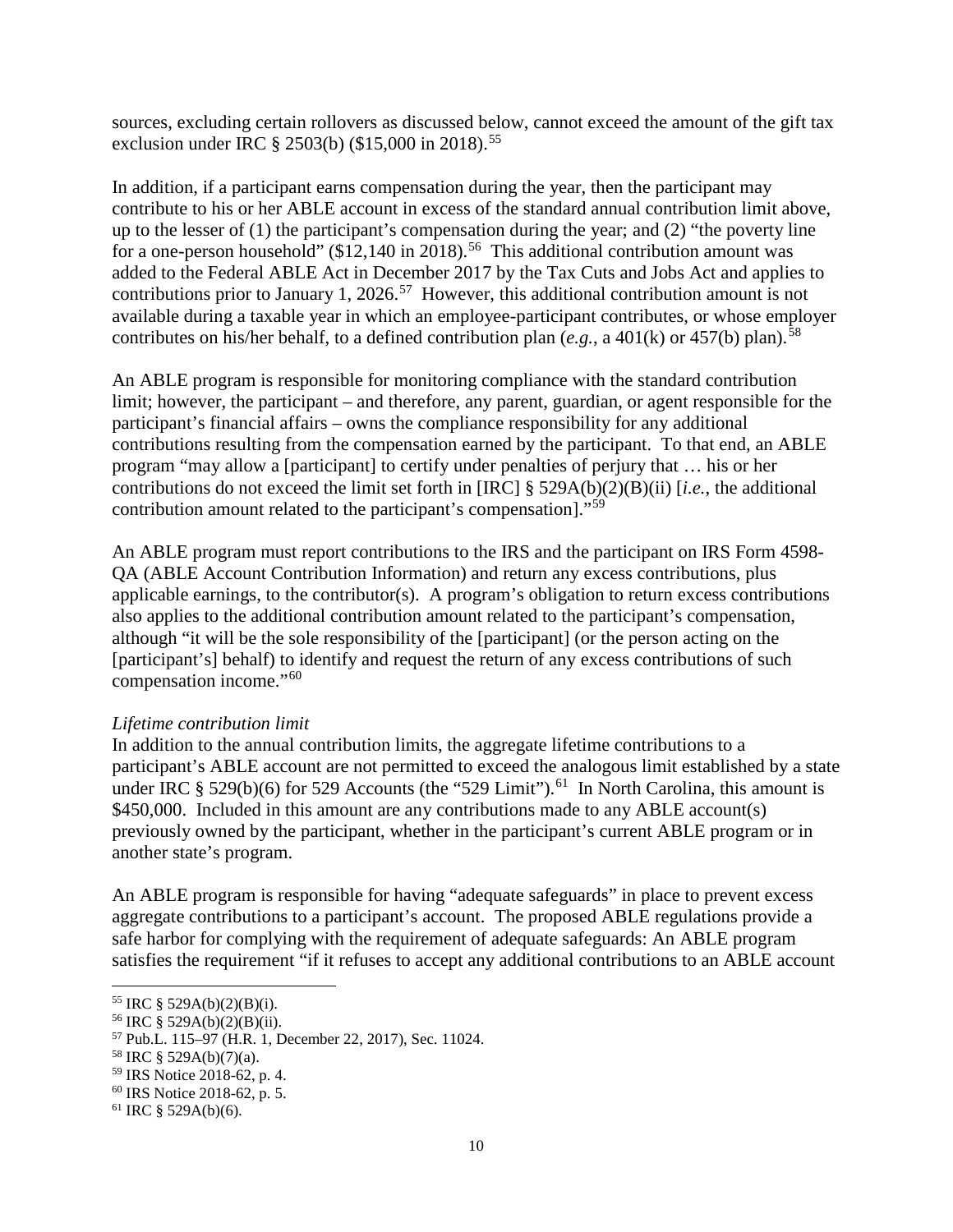once the *balance* [not necessarily the aggregate contributions] in the account reaches the [529 Limit],"<sup>[62](#page-10-0)</sup> although the account can continue to receive investment gains. Contributions can be accepted again to the extent that the account balance falls below the 529 Limit due to a change in market value – and not a distribution.<sup>[63](#page-10-1)</sup> The programs in the National ABLE Alliance, including the NC ABLE Program, have adopted the safe harbor.

#### *SSI contribution limit*

As discussed above, the balance of a participant's ABLE account in excess of \$100,000 is counted toward the Resource Limit (\$2,000 for individuals and \$3,000 for couples) for the purpose of determining eligibility for SSI.

## *Sources of contributions*

Participants, parents, other relatives, and any other person or entity are permitted to contribute to ABLE accounts; however, contributions from all sources, with the exception of certain rollovers as discussed below, are combined for purposes of compliance with the annual and lifetime contribution limits.

Another source of income is a rollover from another ABLE account or from a 529 Account. Rollovers from another ABLE account are not included in the participant's gross income or the annual or lifetime contribution limit in the following situations: (1) the funds are rolled over from another qualified ABLE program within 60 days to the current ABLE account of (a) the participant; or (b) an eligible individual who is a "member of the family" of the participant; or (2) the designated beneficiary of a particular ABLE account is changed to the participant from an eligible individual who is a "member of the family" of the participant.<sup>[64](#page-10-2)</sup> For an ABLE account, a member of the family is limited to a sibling or stepsibling of the participant,<sup>[65](#page-10-3)</sup> whether by adoption or by birth.<sup>[66](#page-10-4)</sup>

## *Rollovers from 529 Accounts*

The Tax Cuts and Jobs Act, which was enacted in December 2017, encouraged rollovers from 529 Accounts to ABLE Accounts. The owner of a 529 Account may exclude from the owner's gross income the amount rolled over from a 529 Account to an ABLE accounts prior to January 1, 2026, but only to the extent that:

- 1. The recipient of the rollover (*i.e.*, the ABLE program participant) is the "designated beneficiary [of the 529 Account] or a member of the family of the designated beneficiary;" and
- 2. The amount of the rollover, when added to the other contributions to the ABLE Account during the year, does not exceed the standard annual contribution limit to the ABLE Account under IRC § 529A(b)(2)(B)(i) (*i.e.*, \$15,000 in 2018).

<span id="page-10-1"></span><span id="page-10-0"></span><sup>62</sup> Federal Register, Vol. 80, No. 119, 35602 (June 22, 2015), § 1-529A-2(g)(3)(ii), *emphasis added*. 63 *Id*. 64 IRC § 529A(c)(1)(C).

<span id="page-10-3"></span><span id="page-10-2"></span><sup>&</sup>lt;sup>65</sup> IRC § 529A(e)(4), which refers to IRC § 152(d)(2)(B).

<span id="page-10-4"></span><sup>&</sup>lt;sup>66</sup> IRC § 529A(e)(4) incorporates the rule of IRC § 152(f)(1)(B).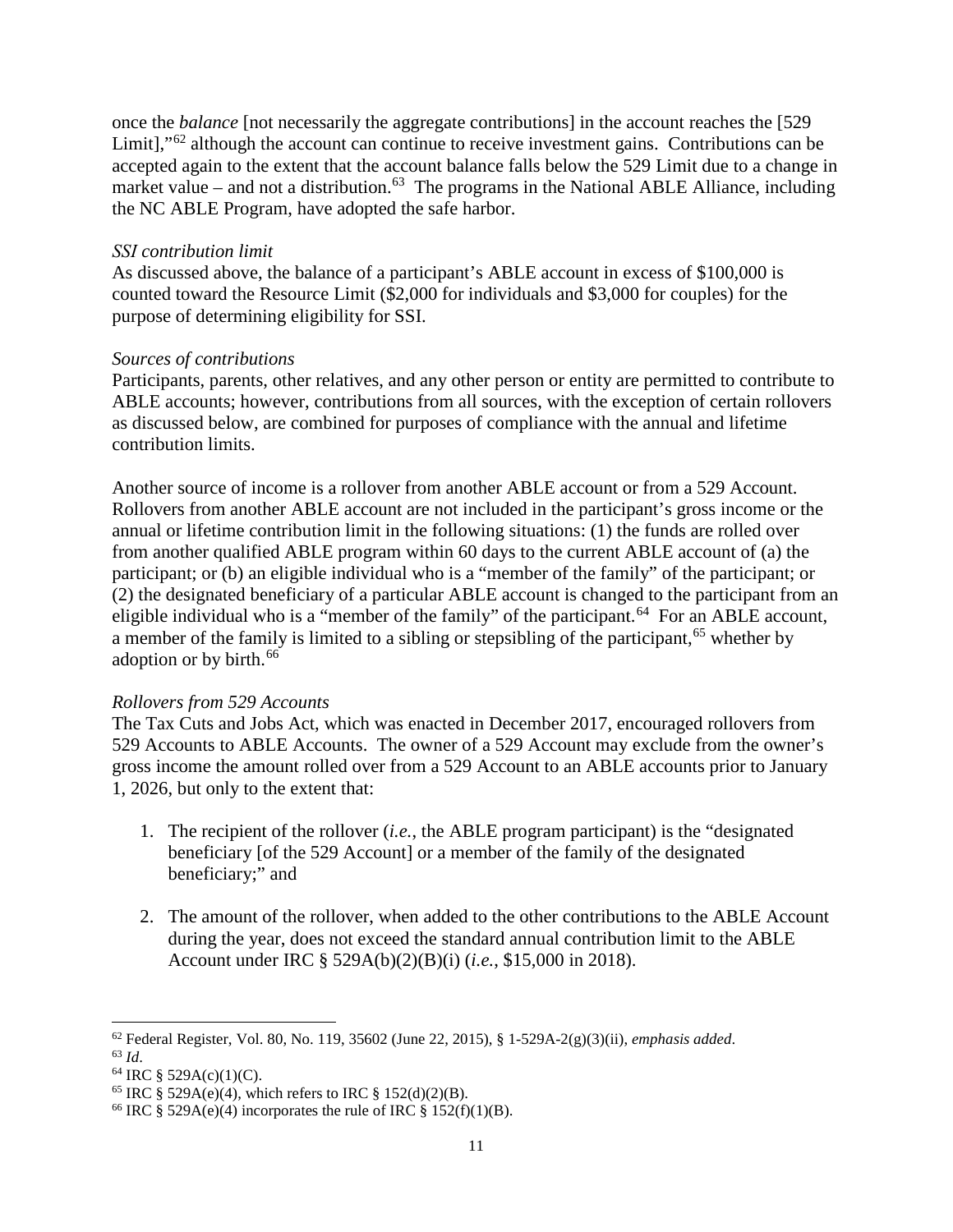The term "member of the family" is defined more broadly in IRC § 529 than in IRC § 529A. For 529 Accounts under IRC § 529, a member of the family includes not only a sibling or stepsibling, as mentioned above for ABLE accounts, but also a spouse or first cousin of the designated beneficiary of the 529 Account as well as a child (or descendant a child), parent (or ancestor of a parent), stepparent, aunt, uncle, niece, nephew, son-in-law, daughter-in-law, fatherin-law, mother-in-law, brother-in-law, sister-in-law, or any spouse of one of the foregoing relations.

In 2018, the General Assembly excluded a rollover from a 529 Account to an ABLE Account from North Carolina's recapture tax on prior tax deductions for contributions to a 529 Account.<sup>67</sup> For taxable years 2006 through 2013, a contribution to an NC 529 Program account was deductible from North Carolina state income tax, up to a maximum of \$2,500 per year for individuals and \$5,000 for couples.<sup>68</sup> The recapture tax is intended to recapture the amount of deducted contributions that are not used for qualified educational expenses under IRC 529.

## *Methods of contributions*

The NC ABLE Program and other members of the National ABLE Alliance accept one-time contributions by check and electronic transfers from a checking or savings account. In addition, participants, parents, relatives, and other contributors can establish recurring contributions through payroll deductions or electronic transfers from a checking or savings account.

# **INVESTMENTS AND FEES**

#### *Investment options*

The goal of an ABLE account is to promote savings for disability-related expenses – both shortterm and long-term – and the investment options in an ABLE program should support this goal. For example, the programs in the National ABLE Alliance offer six white label funds: Conservative, Moderately Conservative, Moderate, Growth, Moderately Aggressive, and Aggressive. In addition, many ABLE programs, including those in the Alliance, offer checking accounts and debit cards, which support the transactional goal of using ABLE accounts to pay for QDEs.

The following table provides account information for each of the investment options in the NC ABLE Program.

<span id="page-11-0"></span> $\overline{\phantom{a}}$  $67$  North Carolina Session Law 2018-5 (S.B. 99), Section 38.1.(h), which amended N.C.G.S. § 105-153.5(c)(7).

<span id="page-11-1"></span><sup>68</sup> North Carolina Session Law 2006-66 (S.B. 1741), Section 24.12. North Carolina Session Law 2013-316 (H.B. 998), Section 1.1.(b).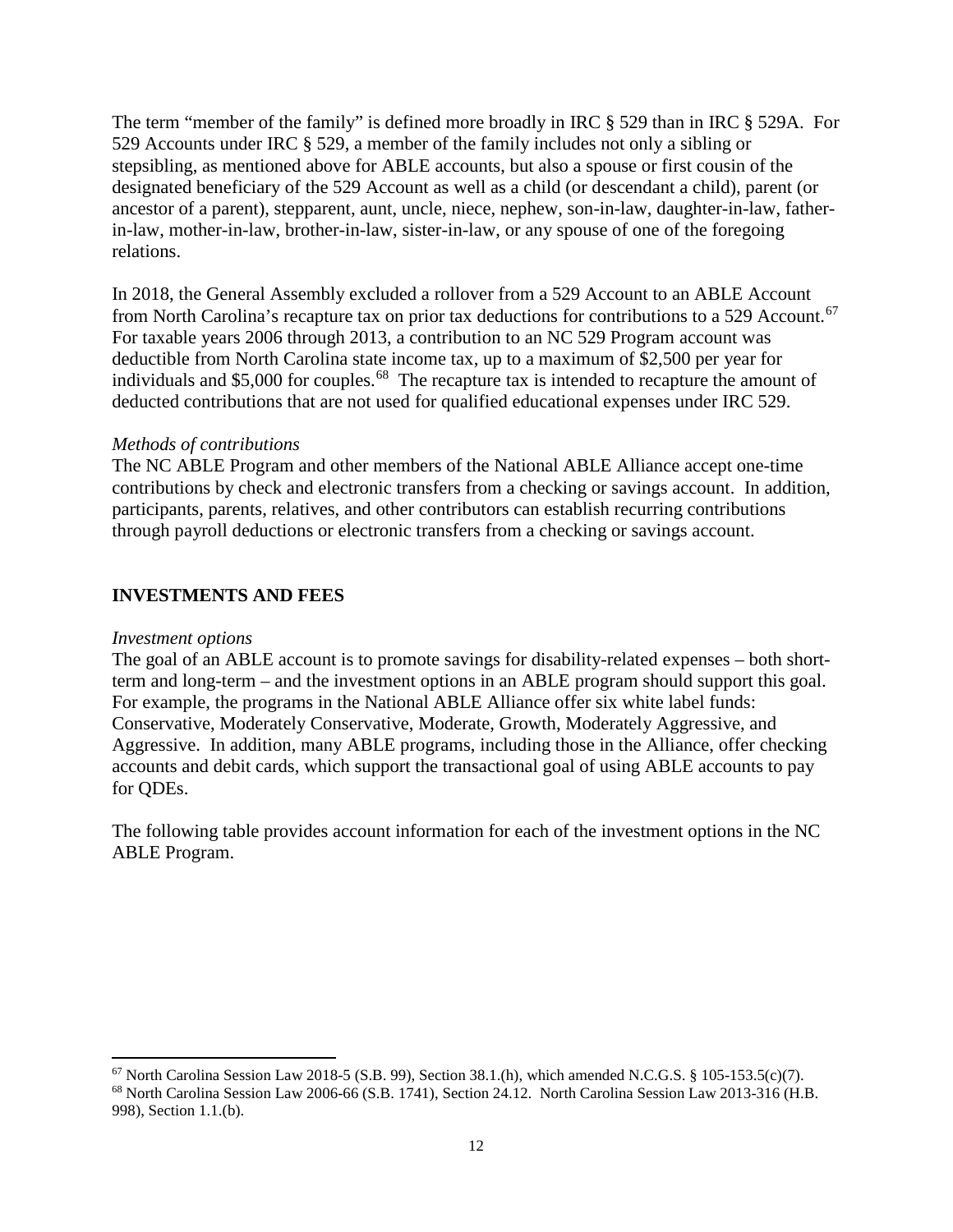| <b>Investment Option</b>     | Funded<br>Positions* | $%$ of<br>Participants<br>Invested* | $%$ of<br>Assets<br>Invested |
|------------------------------|----------------------|-------------------------------------|------------------------------|
| Checking account             | 162                  | 42%                                 | 28%                          |
| Growth Fund                  | 120                  | 31%                                 | 15%                          |
| Moderately Aggressive Fund   | 99                   | 26%                                 | 13%                          |
| Aggressive Fund              | 87                   | 23%                                 | 12%                          |
| Moderate Fund                | 77                   | 20%                                 | 15%                          |
| <b>Conservative Fund</b>     | 68                   | 18%                                 | 8%                           |
| Moderately Conservative Fund | 51                   | 13%                                 | 9%                           |

# **NC ABLE Program Accounts by Investment Option as of June 30, 2018**

\*An account be allocated to more than one investment option.

## *Fees*

Fees are often divided into investment and administrative fees. For example, in the National ABLE Alliance, the following fees apply:

- *Investment fee* Options other than the checking account: 0.02%-0.06% of account assets per year.
- *Administrative fees*
	- o Program management fee: 0.32% year of account assets per year.
	- o Checking fee: No fee if a participant receives electronic statements or maintains an average monthly balance greater than \$250. Otherwise, a \$2.00 monthly fee applies.
	- o Account maintenance fee: \$45 per year if a participant receives electronic statements. Otherwise, the charge is \$60 per year.

# *Fee example*

l

As mentioned above, the average account balance in the NC ABLE Program is approximately \$4,800. Also, in the NC ABLE Program the top three investment options, other than checking, are the Growth, Moderately Aggressive, and Aggressive funds, which are the three options with an investment fee of 0.05%. So for an account balance of \$4,800 with an investment fee of 0.05% and electronic delivery of checking and account statements, the annual cost of the ABLE account would be approximately \$63 (or 1.31% of the account balance).

## *Investment restriction*

Participants are prohibited from directing the investment of assets in an ABLE account more than twice in any calendar year.[69](#page-12-0) In the National ABLE Alliance, establishing the investment of future contributions (*i.e.*, the initial investment selection for a contribution) does not count toward the limit. Likewise, the Alliance does not count as investment direction the automatic

<span id="page-12-0"></span> $69$  IRC § 529A(b)(4). The same restriction applies to 529 Accounts.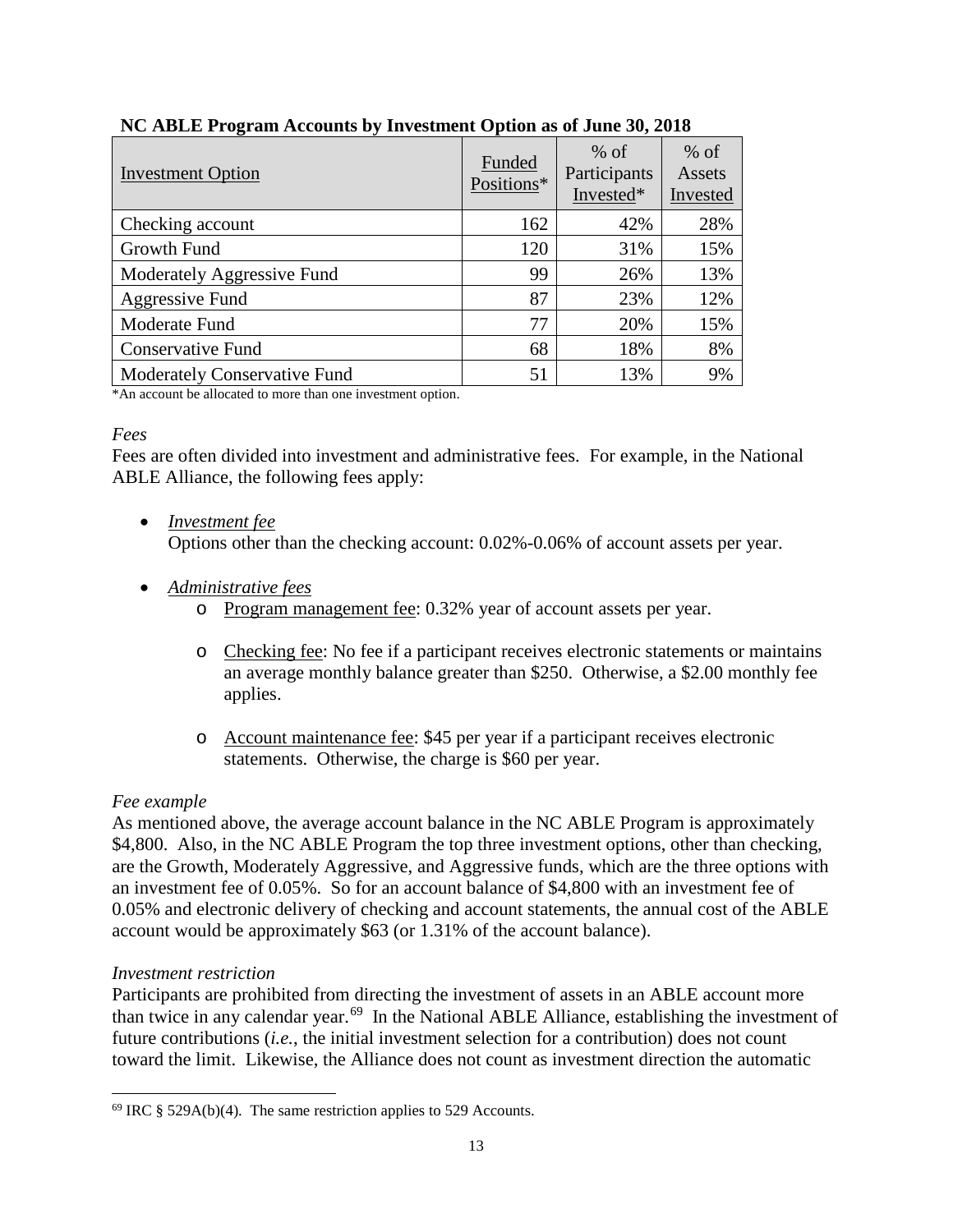transfers between investments pursuant to its Systematic Exchange Program. The Systematic Exchange Program allows a participant to automatically transfer assets from one investment option to another at monthly or quarterly intervals on an ongoing basis. For example, participants can systematically transfer money into their checking accounts from another investment, thereby automatically replenishing funds that they can readily use for QDEs. Enrolling in the Systematic Exchange Program (versus the transfers automatically executed pursuant to the program) counts as one of the two annual investment directions if the program is applied to assets that are currently in an ABLE account; however, enrollment in the program does not count toward the limit if the program applies to future contributions. A bill was introduced in Congress in January 2017 that may provide greater clarity for automatic transfers, such as those in the Systematic Exchange Program; specifically, the bill would exclude the following from the definition of investment direction: "rebalancing investments among broadbased investment strategies established under the program."[70](#page-13-0)

# **DEATH OF A PARTICIPANT**

Upon the death of a participant, the funds in an ABLE account are distributed in the following order:

- 1. To pay for any outstanding QDEs;
- 2. To reimburse a state's Medicaid program for benefits received by the participant subsequent to the establishment of the ABLE account (Medicaid recapture); and
- 3. To the participant's estate or beneficiary under a will.

The amount subject to Medicaid recapture is limited to the Medicaid benefits received *after* the ABLE account was established and is reduced by the amount paid (from the ABLE account or otherwise) for premiums in a Medicaid Buy-In program. A state Medicaid program is deemed a creditor and not a beneficiary, and the amounts received by the Medicaid program are not subject to the additional 10% tax in IRC 529A(c)(3).<sup>[71](#page-13-1)</sup>

At least two states, Oregon and Illinois, have enacted statutes prohibiting the state from filing Medicaid recapture claims<sup>[72](#page-13-2)</sup> however, it is unclear whether a state can waive Medicaid recapture.

Under North Carolina law, within 30 days of receiving notice of a participant's death, the North Carolina Department of State Treasurer is required to report the death to the North Carolina Department of Health and Human Services' Division of Medical Assistance, which manages the state's Medicaid program.<sup>[73](#page-13-3)</sup> Once notice is provided, the state has 60 days to file a claim for Medicaid recapture.<sup>[74](#page-13-4)</sup>

<span id="page-13-0"></span> $70$  H.R.529, Sec. 5(b).

<span id="page-13-1"></span> $71$  IRC § 529A(f).

<span id="page-13-2"></span> $72$  O.R.S § 178.380(4)(b); 15 ILCS 505/16.6(e).

<span id="page-13-3"></span><sup>73</sup> N.C.G.S. § 147-86.73(f).

<span id="page-13-4"></span><sup>74</sup> N.C.G.S. § 147-86.73(e).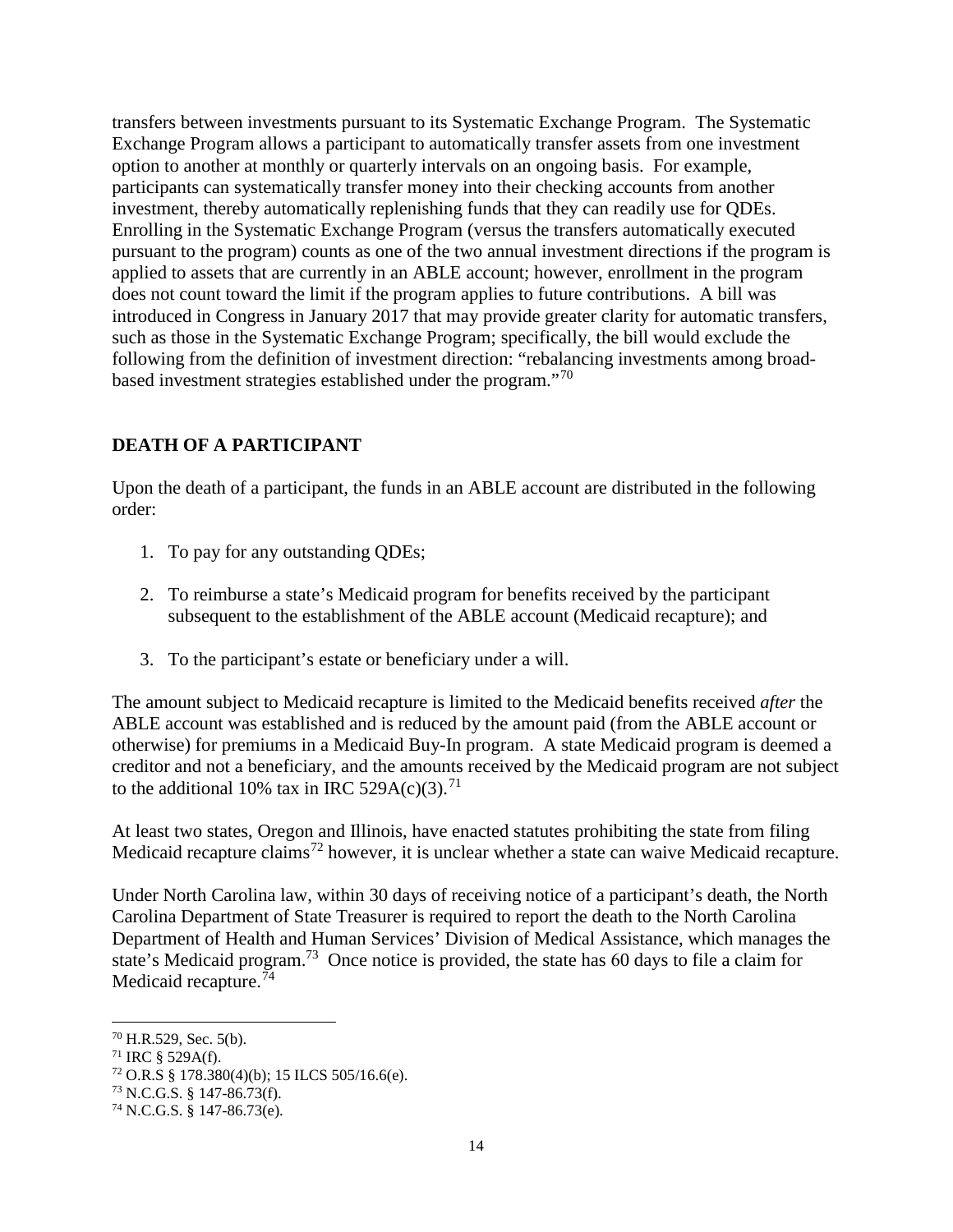#### **SELECTED TAX ISSUES FOR ABLE ACCOUNTS**

#### *Contributions*

Contributions to an ABLE account are made on an after-tax basis, which determines the "investment in the account"<sup>[75](#page-14-0)</sup> that is used as the basis for calculating the "earnings"<sup>[76](#page-14-1)</sup> that in certain situations may be includible in gross income<sup>[77](#page-14-2)</sup> and subject to an additional 10% tax (as discussed below).<sup>78</sup> North Carolina does not provide an income tax deduction or credit, although this is offered in some of the other states that sponsor an ABLE program (*e.g.*, Ohio, Oregon, South Carolina, Virginia).

Contributions by a participant prior to January 1, 2026 to his or her ABLE account are eligible for the Saver's Credit in IRC § 25B, which provides for a credit against Federal income tax for certain retirement account contributions.[79](#page-14-4) The maximum Saver's Credit from all sources, including contributions to an ABLE account, is  $$2,000$  per year.<sup>[80](#page-14-5)</sup>

Contributions by relatives or other donors are treated as completed gifts to the participant but not as qualified transfers under IRC § 2503(e) (*i.e.*, the educational and medical exceptions).<sup>81</sup> Contributions by relatives or other donors are non-taxable gifts to the participant but are taxable to the donor to the extent that the donor's total gifts to the participant (*i.e.*, ABLE contributions plus other gifts) exceed the annual gift exclusion.[82](#page-14-7) A participant's contribution to his/her own ABLE account does not count as a gift because the participant is the owner of the ABLE account.[83](#page-14-8)

#### *Rollovers from ABLE accounts*

A rollover from another ABLE account is not included in the participant's gross income or the annual or lifetime contribution limit in the following situations: (1) the funds are rolled over from *another* qualified ABLE program within 60 days to the *current* ABLE account of (a) the participant; or (b) an eligible individual who is a "member of the family" of the participant; or (2) the designated beneficiary of a particular ABLE account is changed to the participant from an eligible individual who is a "member of the family" of the participant.<sup>[84](#page-14-9)</sup> A "member of the family" for purposes of rollovers of ABLE accounts is limited to a sibling or stepsibling of the participant,  $85$  whether by adoption or by birth.  $86$ 

 $\overline{\phantom{a}}$ 

<span id="page-14-0"></span><sup>75</sup> Federal Register, Vol. 80, No. 119, 35602 (June 22, 2015), § 1.529A-1(b)(12).

<span id="page-14-1"></span><sup>76</sup> Federal Register, Vol. 80, No. 119, 35602 (June 22, 2015), § 1.529A-1(b)(7).

<span id="page-14-2"></span><sup>77</sup> Federal Register, Vol. 80, No. 119, 35602 (June 22, 2015), § 1.529A-3(a). *See also* IRC § 529A(c)(1)(A)-(B).

<span id="page-14-3"></span><sup>78</sup> Federal Register, Vol. 80, No. 119, 35602 (June 22, 2015), § 1.529A-3(d).

<span id="page-14-4"></span> $79$  IRC § 25B(d)(1)(B)(ii).

<span id="page-14-5"></span><sup>80</sup> IRC § 25B(a).

<span id="page-14-6"></span> $81$  IRC § 529A(c)(2)(A).

<span id="page-14-7"></span> $82$  Federal Register, Vol. 80, No. 119, 35602 (June 22, 2015), § 1.529A-4(a)(1).

<span id="page-14-8"></span><sup>83</sup> Federal Register, Vol. 80, No. 119, 35602 (June 22, 2015), § 1.529A-4(a)(3).

<span id="page-14-9"></span> $84$  IRC § 529A(c)(1)(C).

<span id="page-14-10"></span><sup>&</sup>lt;sup>85</sup> IRC § 529A(e)(4), which refers to IRC § 152(d)(2)(B).

<span id="page-14-11"></span><sup>&</sup>lt;sup>86</sup> IRC § 529A(e)(4) incorporates the rule of IRC § 152(f)(1)(B).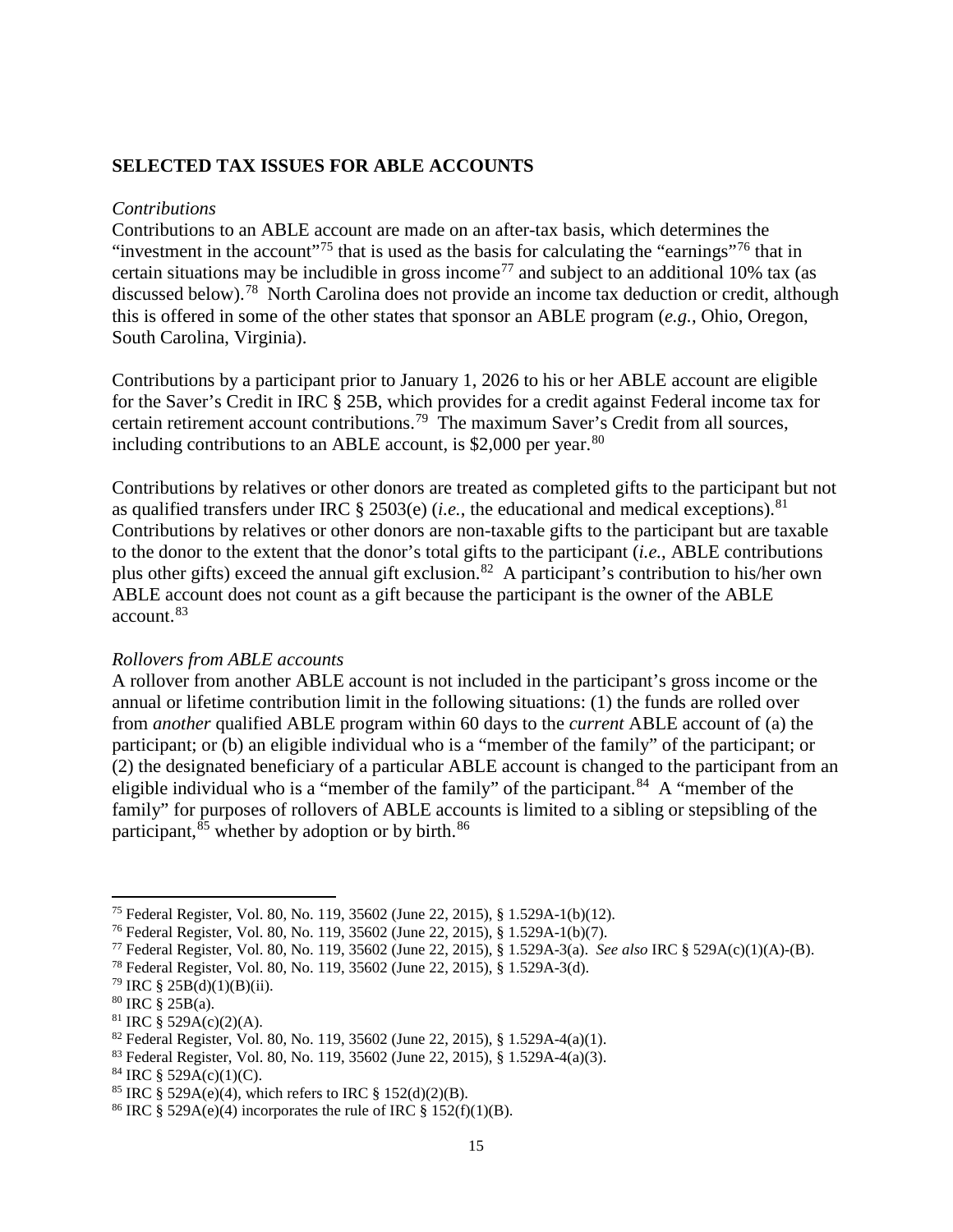#### *Rollovers from 529 accounts*

The Tax Cuts and Jobs Act, which was enacted in December 2017, encouraged rollovers from 529 Accounts to ABLE Accounts. The owner of a 529 Account may exclude from the owner's gross income the amount rolled over from a 529 Account to an ABLE accounts prior to January 1, 2026, but only to the extent that:

- 1. The recipient of the rollover (*i.e.*, the ABLE program participant) is the "designated beneficiary [of the 529 Account] or a member of the family of the designated beneficiary;" and
- 2. The amount of the rollover, when added to the other contributions to the ABLE Account during the year, does not exceed the standard annual contribution limit to the ABLE Account under IRC § 529A(b)(2)(B)(i) (*i.e.*, \$15,000 in 2018).[87](#page-15-0)

The term "member of the family" is defined more broadly in IRC § 529 than in IRC § 529A. For ABLE Accounts under IRC § 529A, a member of the family is limited to a sibling or stepsibling of the participant,<sup>[88](#page-15-1)</sup> whether by adoption or by birth.<sup>89</sup> For 529 Accounts under IRC  $\S$  529, a member of the family includes not only a sibling or stepsibling, but also a spouse or first cousin of the designated beneficiary of the 529 Account as well as a child (or descendant a child), parent (or ancestor of a parent), stepparent, aunt, uncle, niece, nephew, son-in-law, daughter-in-law, father-in-law, mother-in-law, brother-in-law, sister-in-law, or any spouse of one of the foregoing relations.

As mentioned above, in 2018 the General Assembly excluded a rollover from a 529 Account to an ABLE Account from North Carolina's recapture tax on prior tax deductions for contributions to a 529 Account.<sup>90</sup> For taxable years 2006 through 2013, a contribution to an NC 529 Program account was deductible from North Carolina state income tax, up to a maximum of \$2,500 per year for individuals and \$5,000 for couples.<sup>91</sup> The recapture tax is intended to recapture the amount of deducted contributions that are not used for qualified educational expenses under IRC 529.

## *Distributions: Gross income*

Distributions from an ABLE account are includible in the gross income of the participant (as the owner of the account) unless the distributions are used for (A) "qualified disability expenses" (QDEs);<sup>[92](#page-15-5)</sup> (B) Medicaid recapture payments (as described above);<sup>[93](#page-15-6)</sup> or (C) for the rollovers discussed above in *Rollovers from ABLE accounts*. [94](#page-15-7) 

*What is a QDE?*

 $\overline{\phantom{a}}$ 

<span id="page-15-0"></span> $87$  IRC § 529(c)(3)(C)(i)(III).

<span id="page-15-1"></span><sup>&</sup>lt;sup>88</sup> IRC § 529A(e)(4), which refers to IRC § 152(d)(2)(B).

<span id="page-15-2"></span><sup>&</sup>lt;sup>89</sup> IRC § 529A(e)(4) incorporates the rule of IRC § 152(f)(1)(B).

<span id="page-15-3"></span> $90$  North Carolina Session Law 2018-5 (S.B. 99), Section 38.1.(h), which amended N.C.G.S. § 105-153.5(c)(7).

<span id="page-15-4"></span><sup>91</sup> North Carolina Session Law 2006-66 (S.B. 1741), Section 24.12. North Carolina Session Law 2013-316 (H.B. 998), Section 1.1.(b).

<span id="page-15-5"></span> $92$  IRC § 529A(c)(1)(B).

<span id="page-15-6"></span><sup>93</sup> Federal Register, Vol. 80, No. 119, 35602 (June 22, 2015), § 1.529A–3(b)(4).

<span id="page-15-7"></span> $94$  IRC § 529A(c)(1)(C).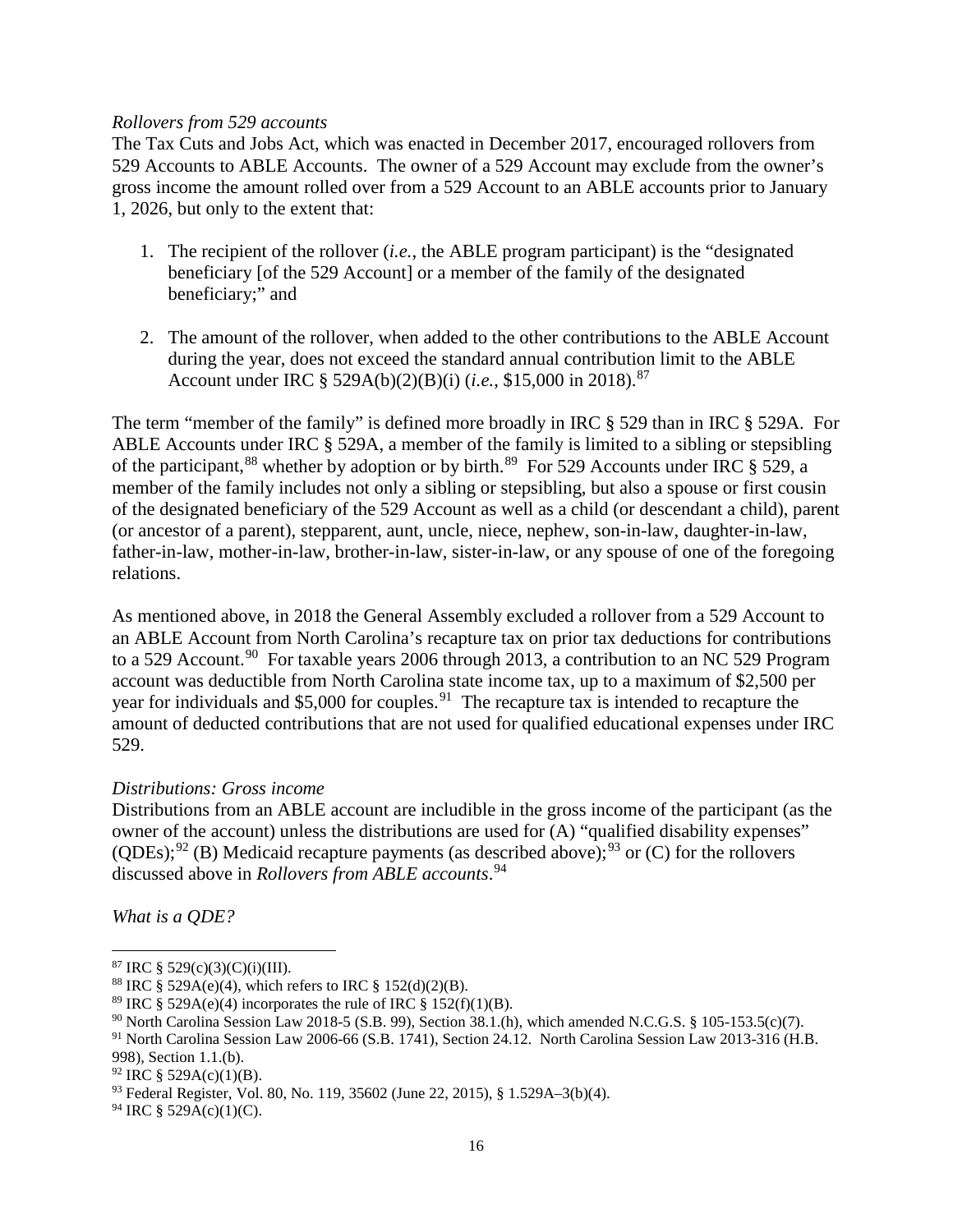As discussed above, qualified disability expenses (QDEs) are broadly defined as *any* expenses that are both (1) related to the participant's disability or blindness; and (2) for the benefit of the participant.<sup>[95](#page-16-0)</sup> Examples include "education, housing, transportation, employment training and support, assistive technology and personal support services, health, prevention and wellness, financial management and administrative services, legal fees, expenses for oversight and monitoring, [and] funeral and burial expenses."<sup>[96](#page-16-1)</sup>

## *QDE compliance*

As discussed above, the compliance burden regarding categorizing and documenting QDEs is on participants, and by extension on any parents, guardians, and agents who manage ABLE accounts on behalf of participants.

## *What amount is includible in gross income?*

Unless otherwise excludible pursuant to IRC 529A, the amount of distributions includible in gross income is calculated pursuant to IRC  $72.^{97}$  For the purpose of applying IRC 72:

- Distributions, earnings, and QDEs are aggregated for the taxable year; and
- The allocation of the total distribution amount for a year between total earnings and total contributions (or investment in the ABLE account) is calculated as of the end of the year. [98](#page-16-3)

Only the portion of distributions attributable to earnings – and not contributions, which are made on an after-tax basis – is includible in gross income.<sup>99</sup> Earnings includible in gross income for a taxable year are the product of total distributions and the earnings ratio,  $100$  which is defined as the ratio of "earnings attributable to the account" for the year to the "total account balance" at the end of the year, where the total account balance is adjusted for distributions from and contributions to the account during the year. [101](#page-16-6)

As mentioned above, to the extent that distributions are used for QDEs, they are excludible from gross income. "Used for QDEs" means that total distributions for a taxable year do not exceed QDEs for the year.

If distributions during a tax year are spent partially, but not entirely, on QDEs (*i.e.*, total distributions for the year exceed total QDEs), then the portion of the distributions attributable to earnings is includible in gross income; however, such earnings are reduced by the proportion of distributions spent on QDEs to total distributions. In other words, the portion of the earnings that are includible in gross income are reduced by the proportion of total distributions represented by QDEs (*i.e.*, includible earnings = total earnings x (QDEs/total distributions)).

*Distributions: Additional income tax*

<span id="page-16-0"></span> $95$  IRC § 529A(e)(5).

<span id="page-16-1"></span><sup>96</sup> *Id*.

<span id="page-16-2"></span> $97$  IRC 529A(c)(1)(A).

<span id="page-16-3"></span> $98$  IRC 529A(c)(1)(D).

<span id="page-16-4"></span><sup>99</sup> Federal Register, Vol. 80, No. 119, 35602 (June 22, 2015), § 1.529A-3(a)

<span id="page-16-5"></span><sup>100</sup> Federal Register, Vol. 80, No. 119, 35602 (June 22, 2015), § 1.529A-3(c).

<span id="page-16-6"></span><sup>101</sup> Federal Register, Vol. 80, No. 119, 35602 (June 22, 2015), § 1.529A-1(a)(8).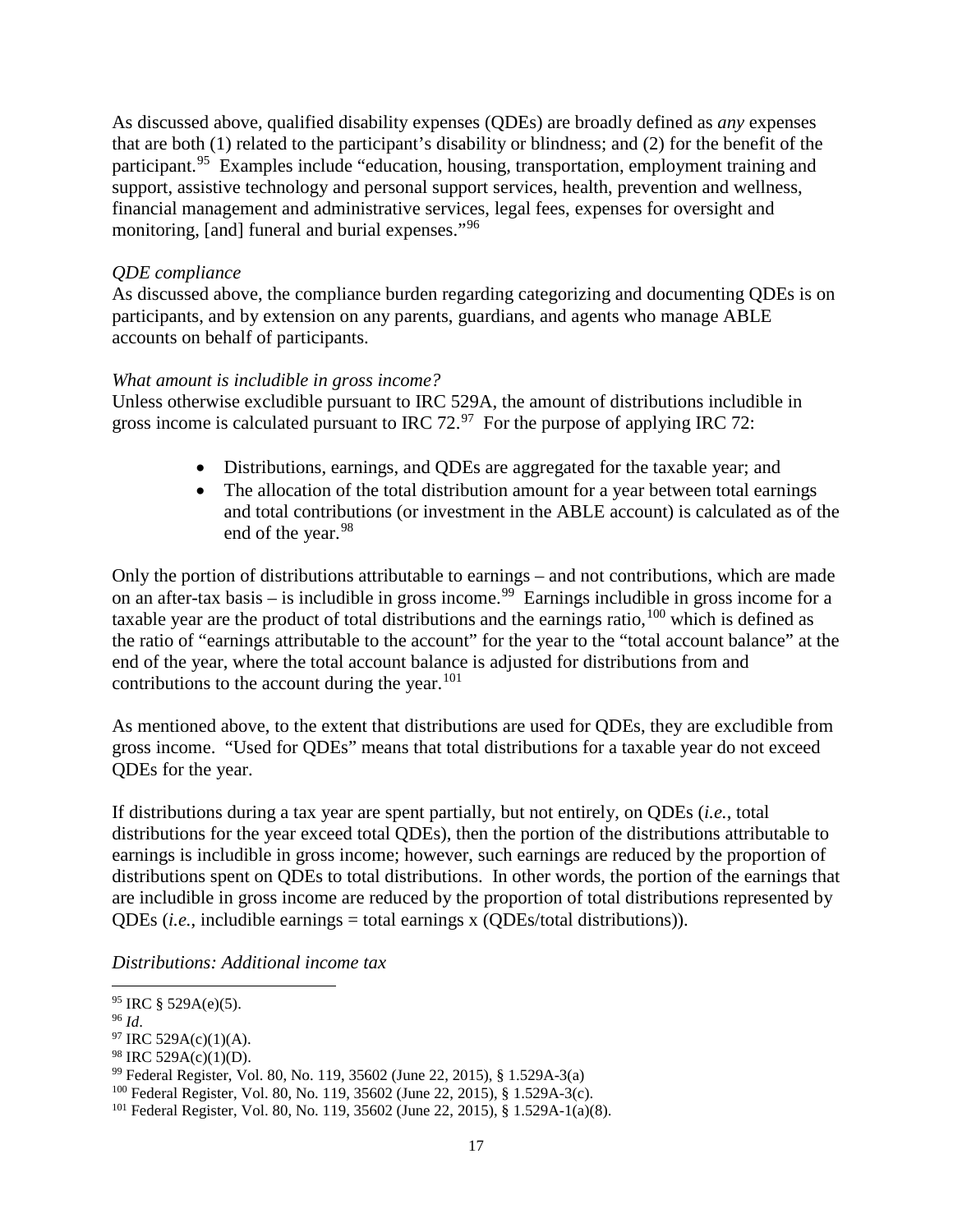Any amount of a distribution that is includible in gross income is also subject to an additional tax of 10% of the includible amount, except in the following situations:

- 1. Upon the death of a participant, a distribution to the participant's estate or to a beneficiary of the participant's will; and
- 2. Earnings on returned excess contributions.

## *Distributions: Gift and GST taxes*

Distributions to participants are not treated as taxable gifts, presumably regardless of the amount of the total distributions in a year. Furthermore, gift and generation-skipping transfer (GST) taxes do not apply to a change in the designated beneficiary from the participant to an eligible individual who is a "member of the family" of the participant.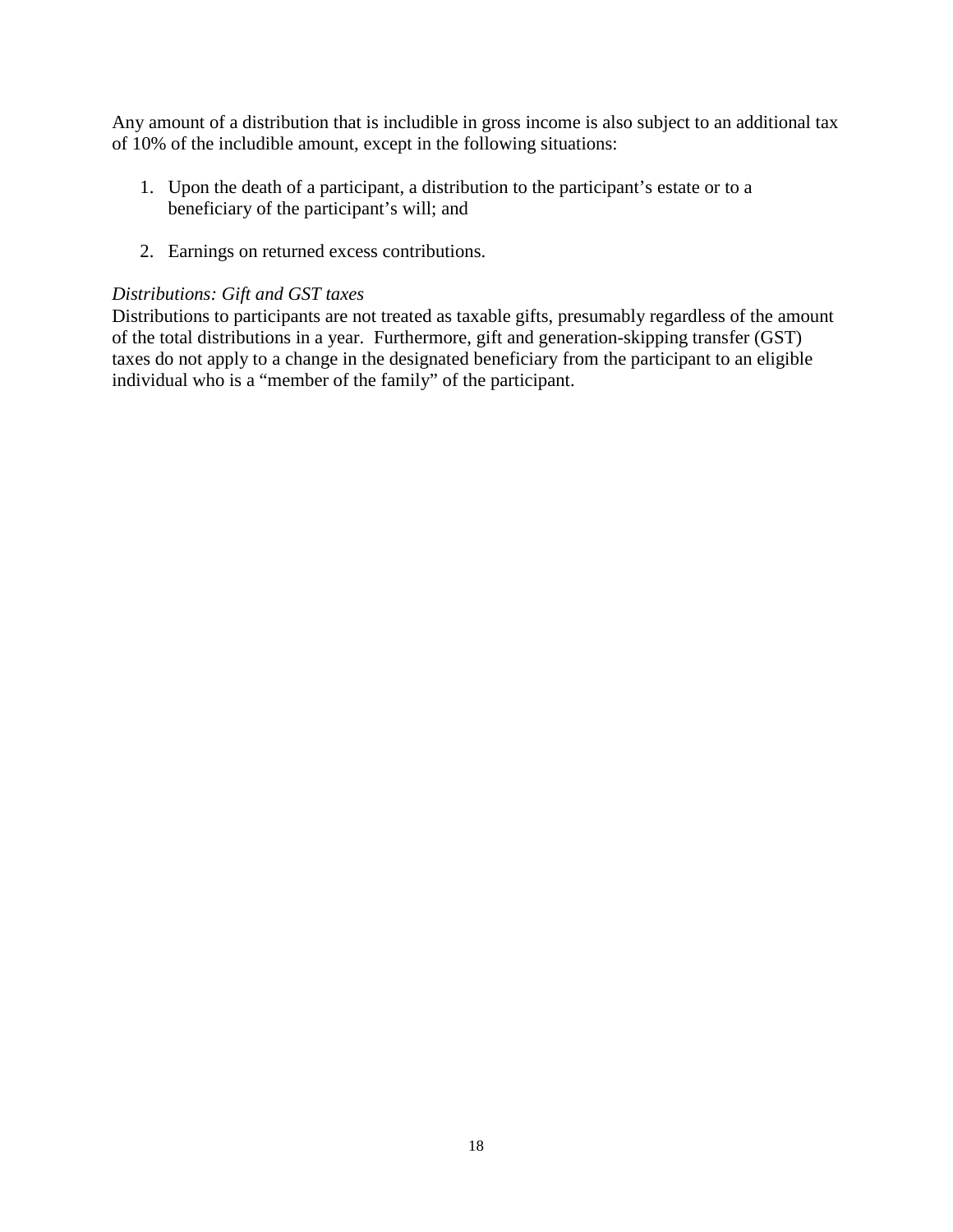# **SUMMARY OF DOCUMENTATION**

# *Tax forms*

- IRS Form 4598-QA (ABLE Account Contribution Information). Sent to the IRS and the participant.
- IRS Form 1099-QA (Distributions from ABLE Accounts). Sent to the IRS and the participant (or other person (*e.g.*, for return of excess contributions)).

# *Enrollment and management*

- Guardianship, power of attorney, or birth certificate (parent of adult child) for those acting on behalf of a participant.
- SSI/SSDI verification letter or disability diagnosis from a physician

# *QDEs*

• Documentation to support a participant's amount of QDEs for a taxable year